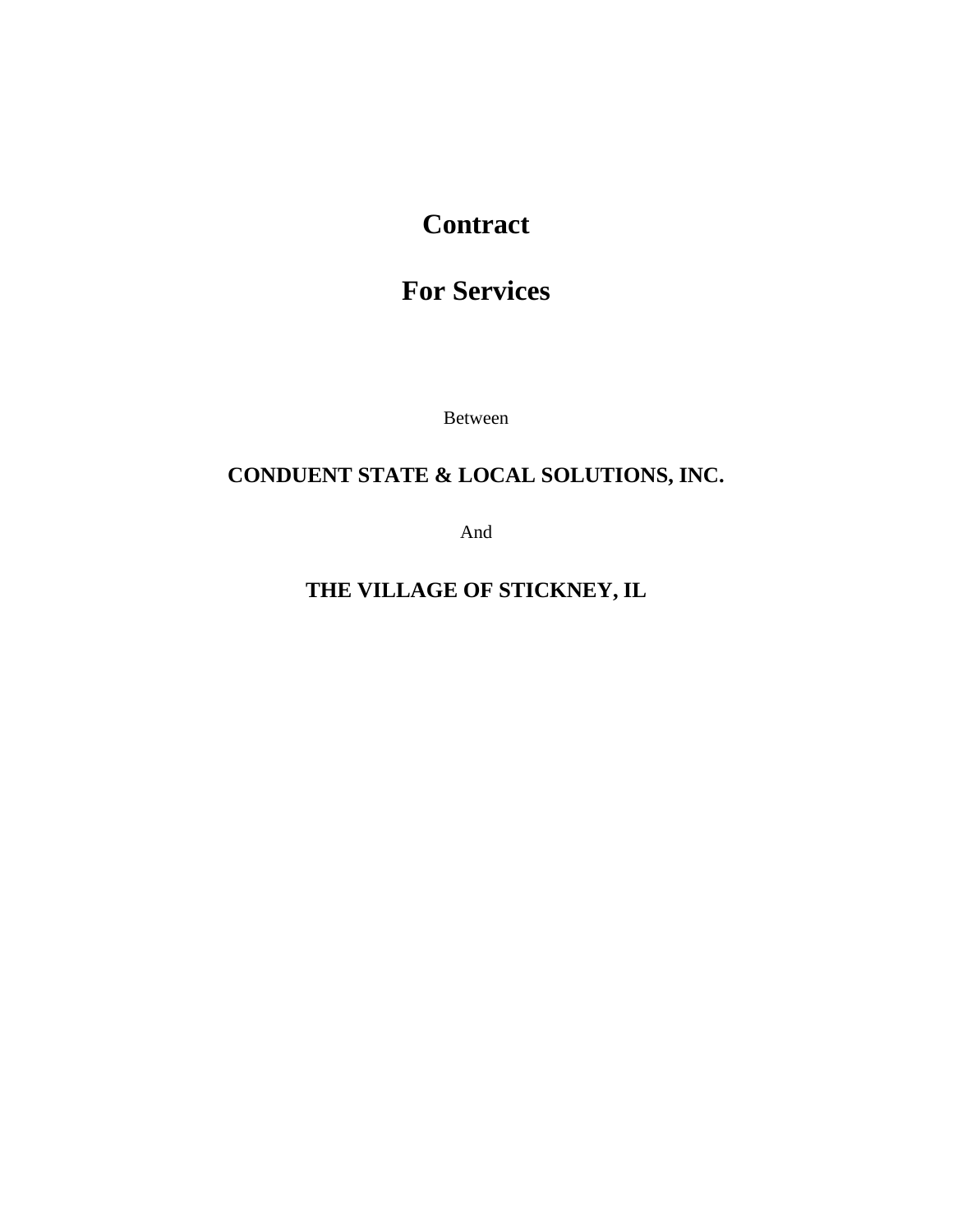# **INDEX**

# **GENERAL TERMS AND CONDITIONS**

- Article 1.0 CONTRACT DOCUMENTS
- Article 2.0 SCOPE OF THE CONTRACT
- Article 3.0 EFFECTIVE DATE AND DURATION
- Article 4.0 LIABILITY
- Article 5.0 REPRESENTATIONS AND WARRANTIES
- Article 6.0 INVOICING AND PAYMENT
- Article 7.0 INSURANCE
- Article 8.0 MODIFICATION/CHANGE REQUEST
- Article 9.0 CONFIDENTIAL INFORMATION
- Article 10.0 INTELLECTUAL PROPERTY RIGHTS
- Article 11.0 WARRANTY
- Article 12.0 FORCE MAJEURE
- Article 13.0 TERMINATION
- Article 14.0 GOVERNING LAW AND DISPUTE RESOLUTION
- Article 15.0 MISCELLANEOUS
- Article 15.1 NON-HIRE AND NON-SOLICITATION
- Article 15.2 ASSIGNMENT
- Article 15.3 CESSATION OF RIGHTS AND OBLIGATIONS
- Article 15.4 RISK OF LOSS
- Article 15.5 INVALIDITY
- Article 15.6 NO WAIVER
- Article 15.7 SEVERABILITY
- Article 15.8 RELATION BETWEEN THE PARTIES
- Article 15.9 TAXES AND LEVIES
- Article 15.10 NOTICES
- Article 15.11 COUNTERPARTS
- Article 15.12 HEADING
- Article 15.13 ENTIRE CONTRACT

| Appendix #1 | <b>Contract Payment Schedule</b>                                  |
|-------------|-------------------------------------------------------------------|
| Appendix #2 | Scope of Work Submitted by Contractor to the Client               |
| Appendix #3 | <b>Scope of Work, Managed Receivables Program for Collections</b> |
| Appendix #4 | <b>Service Level Agreement</b>                                    |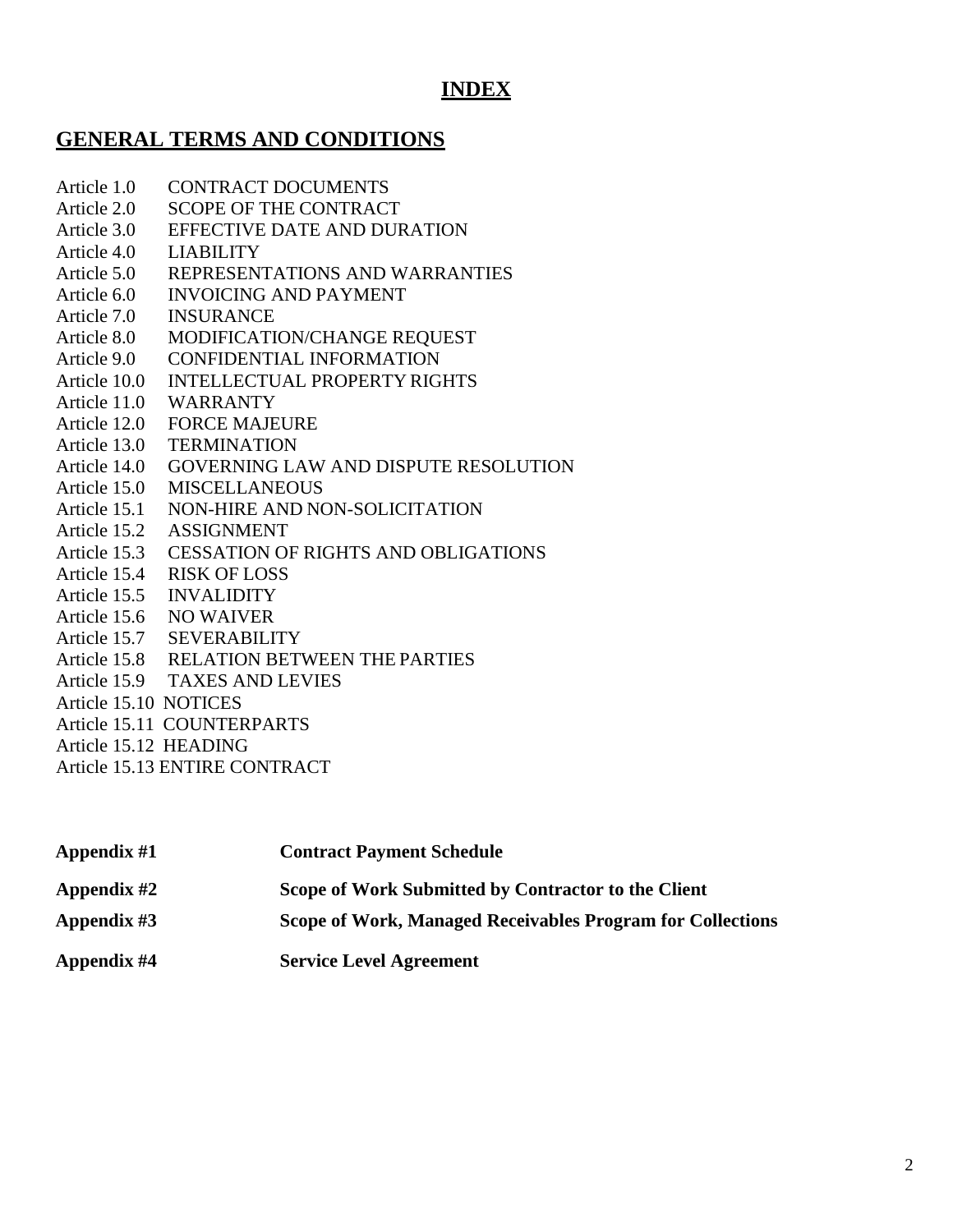# **Contract for Services**

## **General Terms and Conditions**

THIS contract ("**Contract**") made and entered into, and effective on effective date specified in Article 3.1 between Conduent State & Local Solutions, Inc., a New York corporation, with offices at 100 Campus Dr., 2nd Floor, Florham Park, NJ 07932 ("**Contractor**" or "**Conduent**") and the VILLAGE OF STICKNEY, IL, Village Hall, 6533 Pershing Rd, Stickney, IL. , ("**Client**" or "**Village**"). The Contractor and the Client may individually be referred to as a **Party** and collectively referred to as the "**Parties**".

**WHEREAS,** the Contractor has submitted, and the Client has accepted the Contractor's proposed scope of work as Appendix #2 Scope of Work and Appendix #3 Scope of Work Managed Collections, which are incorporated into the contract by reference as Appendix #2 and Appendix #3 respectively, to provide the Services;

**NOW THEREFORE**, the Parties have agreed on the following:

# **1.0 CONTRACT DOCUMENTS**

The foregoing preamble together with the following documents are considered as an integral part of this Contract, and together these documents are collectively referred to herein as the "Contract.". Should there be any conflict between these documents; the document that comes first shall prevail according to the following order:

- (a) These General Terms and Conditions and Additional General Terms
- (b) Contract Payment Schedule (Appendix #1)
- (c) Scope of Work Submitted by Contractor to the Client (Appendix #2 and Appendix #3)
- (d) Business Rules (negotiated and signed by both parties after contract execution)
- (e) Service Level Agreement (Appendix #4)

# **2.0 SCOPE OF THE CONTRACT**

This Contract sets forth the terms and conditions governing the rights and obligations of the Parties in connection with the work to be performed. For that purpose, (i) Contractor shall perform the Services listed in and in accordance with the Contractor's Scope of Work as provided at Appendix #2 and Appendix #3, and (ii) Client will pay Contractor for services in accordance with the Payment Schedule as provided at Appendix #1.

# **3.0 EFFECTIVE DATE AND DURATION**

**3.1** Effective Date of Contract (EDC). This Contract shall come into force and effect upon execution of this Contract. However, the Contract term (Duration of Contract) does not begin until system activation and the parties execute a written document evidencing mutual acceptance of the system operations and the date the term of the Contract begins.

**3.2** Duration of Contract. Unless terminated earlier or extended in accordance with the terms of this Contract, this Contract shall remain in effect for four (4) years from EDC. Unless notified by the Client with 30 days written notice, the contract will automatically renew in term increments of two (2), three (3) year extension options and (1) one (2) two year extension option for a total possible term of twelve (12) years.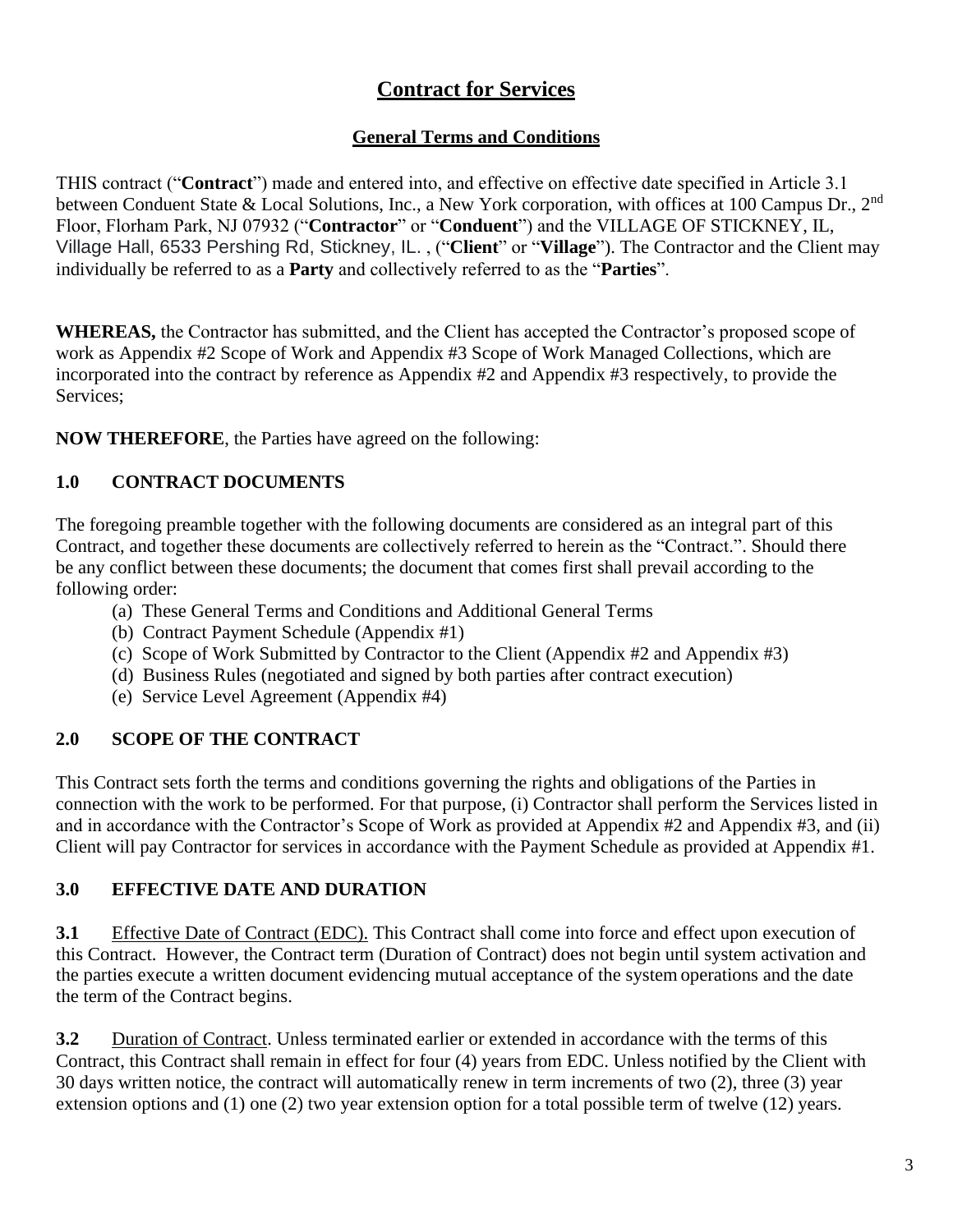### **4.0 LIABILITY**

**4.1** Each Party shall be liable for the negligent or wrongful performance of their obligations in accordance with and as provided for in this Contract.

**4.2** The Contractor shall not be liable for:

(a) any damage, expenses or costs for damage, injury or loss caused by or arising out of the action, negligence, default, or omission of any person or persons other than the Contractor or its employees;

(b) any loss or damage caused by or arising out of circumstances constituting an event of Force Majeure as per Article 8 below;

**4.3** Notwithstanding any article, section, clause, or language of this Contract, except for third party liability, breach of a Party's confidentiality and intellectual property obligations, under no circumstances whatsoever shall Contractor be liable to the Client, whether in contract, tort, or otherwise (i) for any consequential, indirect, special, incidental, general, exemplary, punitive, or other non-direct damages, including, without limitation, lost profits, lost revenues, lost business opportunities, even if the Contractor has been advised of the possibility of non-direct damages or if, under applicable law, non-direct damages are considered direct damages and (ii) for any and all other damages which exceed a total aggregate amount of\$500,000. Nothing contained in this Contract shall constitute a waiver by the Village of any right, privilege or defense available to the Village under statutory or common law, including, but not limited to, the Illinois Local Governmental and Governmental Employees Tort Immunity Act, 745 ILCS 10/1‐101 et seq., as amended.

### **5.0 REPRESENTATIONS AND WARRANTIES**

**5.1** The Parties hereby represent and warrant that:

5.1.1 Contractor is licensed to do business in the State of Illinois.

5.1.2 They have the power to sign and deliver this Contract and any other documentation relating thereto and have taken all necessary actions to authorize such execution, delivery and performance and to exercise their rights and perform their obligations under this Contract and that the signatories of this Contract have all necessary corporate authorizations;

5.1.3 To the best of their knowledge, such execution, delivery, and performance do not violate or conflict with any applicable law, decree, rule, or regulations.

# **6.0 INVOICING AND PAYMENT**

**6.1** Contractor will issue to Client, on a monthly basis, one (1) invoice for all amounts due with respect to services rendered and products delivered in the previous calendar month. Payment terms for materials and services will be as specified in Appendix #1, Appendix #2 and Appendix #3.

**6.2** Invoices delivered pursuant to this Section, and as a material obligation of the Client under this Contract, shall be due and payable by Client within fourty five (45) calendar days after invoice issuance by Contractor to Client. All payments by the City must be in accordance with the Illinois Prompt Payment Act 30 ILCS 540 et seq. .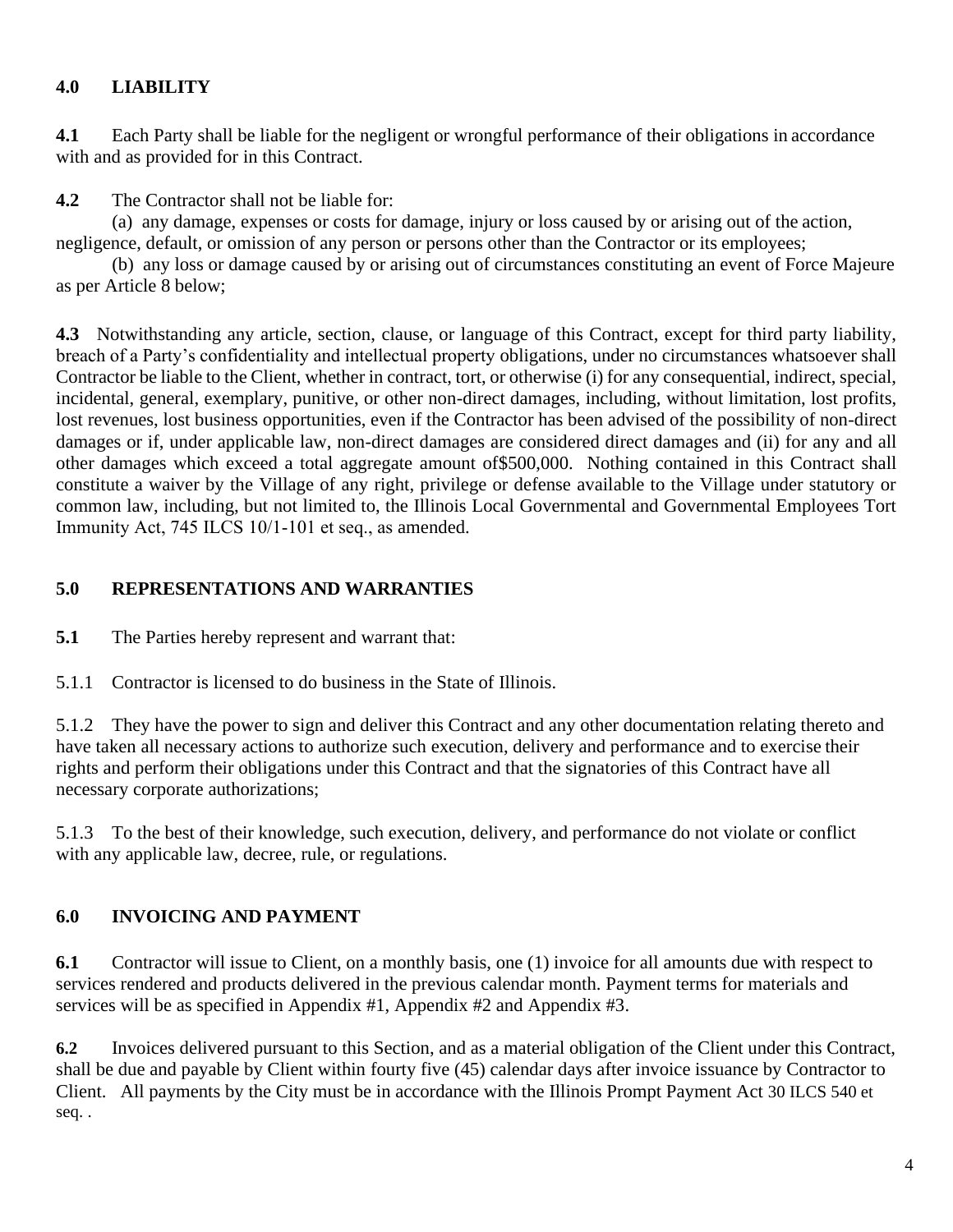**6.3** Subject to Article 6.2, Client shall pay undisputed charges when such payments are due and payable under this Contract. Client may withhold payment of that portion of a monthly invoice that Client disputes in good faith up to a maximum aggregate amount for all disputes ("Dispute Cap") under this Contract equal to one month's prorated portion of average annual monthly charges for the last twelve (12) months (of such lesser period if the Contract has not been in duration for twelve (12) months); and Client shall pay any disputed amount in excess of one month's prorated portion of the annual monthly charge to Contractor under reservation of rights in and to the disputed amounts. As an illustration, if the total amount invoiced by the Contractor during the past twelve (12) months was \$24,000,000, the one month's prorated portion of average monthly charges for the last twelve (12) months is \$2 million and the Dispute Cap is \$2 million. Both Parties shall diligently pursue an expedited resolution of any disputed amount pursuant to Article 14.0 (Governing Law and Dispute Resolution). Contractor shall continue to perform its obligations under this Contract in good faith during the resolution of such dispute provided that Client complies with this Article 6. As a condition for any withhold, Client shall provide written notice to Contractor within ten (10) business days of receipt of invoice explaining its reasons for such withholding on or before the time the disputed amounts would have been due, had there been no dispute. Amounts withheld by Client in good faith under this Article shall not be subject to liquidated damages assessments under Article 6.2 until the dispute is resolved and only unless any such fees owed to Subcontractor are not paid within ten (10) business days of resolution of the dispute. Amounts withheld by Client in bad faith will accrue liquidated damages in accordance with the terms of Article 6.2.

**6.4** Notwithstanding the provisions of Article 6.3, Client's right to withhold payment cannot be invoked by Client if the citizens or the State pays Client the amounts of the invoices relating to Contractor's charges.

**6.5** Subject to the Dispute Cap, Contractor shall be excused from its duty to continue performance if the Client is in arrears in payment of undisputed charges, and Contractor has provided Client with advance written notice of such delinquency and Contractor's intent to suspend performance within the Late Payment Notice Period (defined below) and Client has failed to make payment of such undisputed Fees within the Late Payment Notice Period. For the avoidance of doubt, Client's withholding payment of disputed charges up to the Dispute Cap will not be considered to prevent Contractor from performing the Services, nor be considered a basis of breach alleged against Client. For purposes of this Article, "Late Payment Notice Period" shall be ten (10) calendar days for the first late payment notice each calendar year, five (5) days for the second late payment notice each calendar year, and one (1) day thereafter for the remainder of such calendar year. Upon delivery of any notice by Contractor to Client under this Article, Contractor may communicate directly with the Director of Finance regarding Client's late payment and Contractor's planned suspension of Services, if any, as a result of such late payment. For avoidance of doubt, payments made during the Late Payment Notice Period are subject to liquidated damages.

# **7.0 INSURANCE**

See attached Additional General Terms for Insurance Requirements.

### **8.0 MODIFICATION/CHANGE REQUEST**

**8.1** Modification of any term or condition of this Contract may only be made by written agreement between the Parties and shall not be effective until both Parties have agreed to the modification in writing. All such modifications shall be incorporated by formal amendment to the Contract. Each Party shall give due consideration to any proposals for modification made by the other Party.

**8.2** Contractor and City shall discuss and seek a mutually acceptable equitable adjustment to this Contract if any Change of Law increases the cost of performance, the period of performance, or both.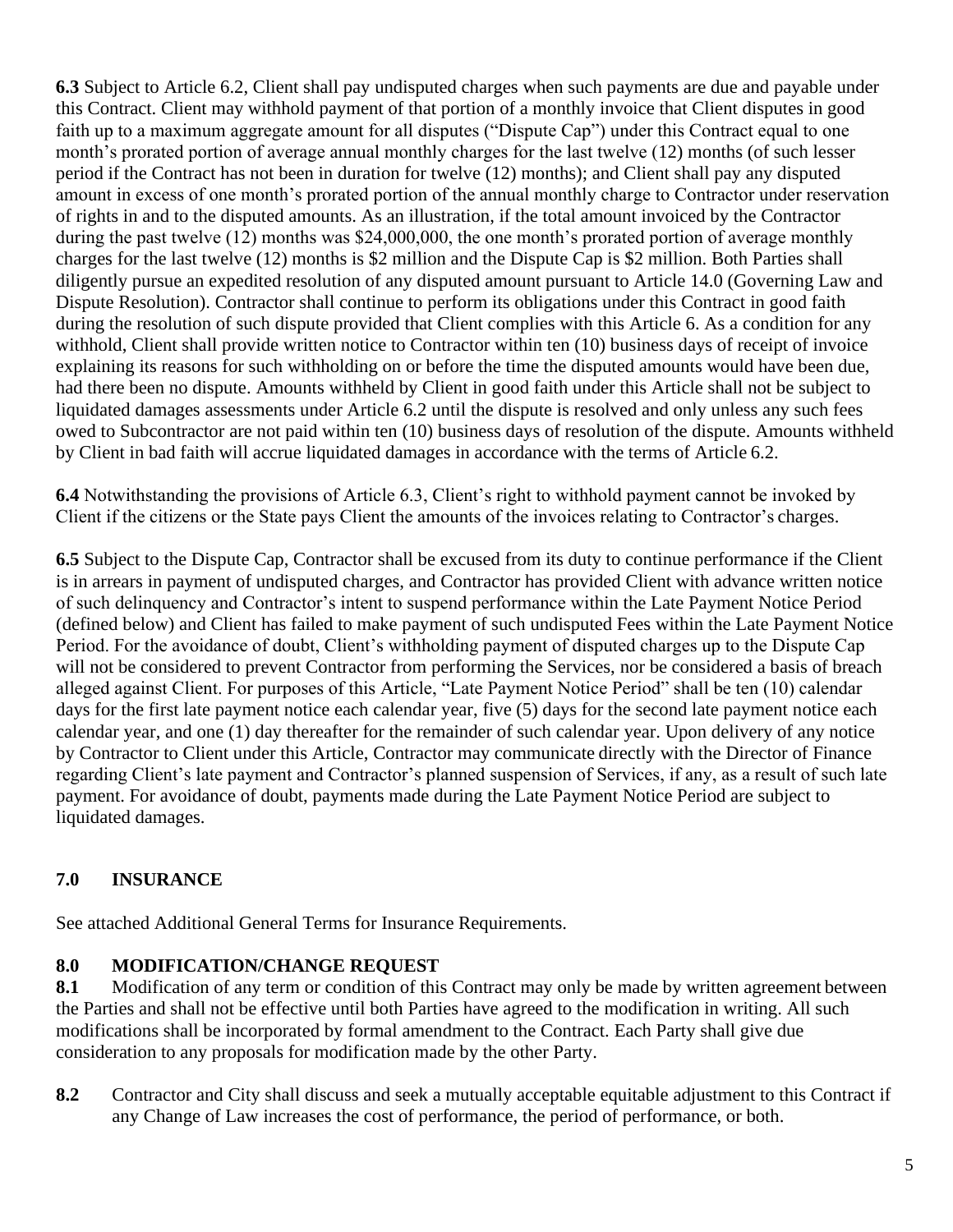8.2.1 A "Change of Law" means (i) any amendment, alteration or modification to or repeal of any existing healthcare, privacy, health, safety, or tax law, statute, regulation, ordinance, executive order, policy, instruction, or similar rule **("Law")** or (ii) introduction of any new Law in the Territory that takes effect after the Effective Date of the Contract. The Parties agree (i) at this time that there are no sales and/or use or other taxes applicable to the Services provided herein and (ii) a change in the income tax laws shall not be considered a Change of Law.

8.2.2 "Territory" shall mean the cities, counties, and State of Illinois and the jurisdiction of the United States federal government.

**8.3** Contractor shall be entitled to an equitable adjustment to this Contract if any Change of Law increases the cost of performance, the period of performance, or both.

# **9.0 CONFIDENTIAL INFORMATION**

**9.1** For the purposes of this Section, "Confidential Information" means all information of a confidential or proprietary nature, including but not limited to any data, software and related documentation, terms and pricing of this Contract, non-public financial and business information, information about each party's employees, clients, vendors, and any intellectual property rights (patent, copyright, trademark, service mark, trade secret, and know-how) therein, which is specifically marked as "confidential" or "proprietary" or with a similar restrictive legend and which is disclosed by whatever means by one Party (the "Disclosing Party") to any other Party (the "Receiving Party"). Orally disclosed information which is to be treated as Confidential Information by the Receiving Party shall be confirmed as such in writing by the Disclosing Party within fifteen (15) business days of such disclosure. Any information provided by the village or from Conduent to the village is subject to disclosure by the Illinois Freedom of Information Act, 5 ILCS 140/1 et.seq.

**9.2** The Receiving Party shall not use or disclose the Confidential Information except for the specific purposes of this Contract and shall use at least the same degree of care in safeguarding the Disclosing Party's Confidential Information as it uses for its own Confidential Information of like import, provided such degree of care is reasonably calculated to prevent inadvertent disclosure or unauthorized use thereof.

9.3. This clause shall not apply to the disclosure of Confidential Information if and to the extent:

9.3.1 required by law; in which case the Receiving Party shall use reasonable efforts to provide the Disclosing Party with reasonable advance notice of the impending disclosure prior to the actual disclosure;

9.3.2 required by any competent regulatory authority (including, without limitation, any securities exchange) in which case the Receiving Party shall use reasonable efforts to provide the Disclosing Party with reasonable advance notice of the impending disclosure prior to the actual disclosure and to allow for the Disclosing Party to oppose such requirement; or

9.3.3 that such information is in the public domain other than through breach of this Section or wrongful conduct of the Receiving Party; provided that the Receiving Party shall use reasonable efforts to provide the Disclosing Party with reasonable advance notice of the impending disclosure prior to the actual disclosure.

9.4 The Receiving Party may disclose Confidential Information to its affiliates, subsidiaries, parents, officers, directors, employees, contractors, subcontractors, suppliers, advisers, lawyers, consultants and lenders provided (a) the recipient has a reasonable need to know the Confidential Information, (b) the Receiving Party makes each such recipient aware of the obligations of confidentiality assumed under this Contract, and the recipient agrees to comply, (c) the Receiving Party uses all reasonable endeavors to ensure that such recipient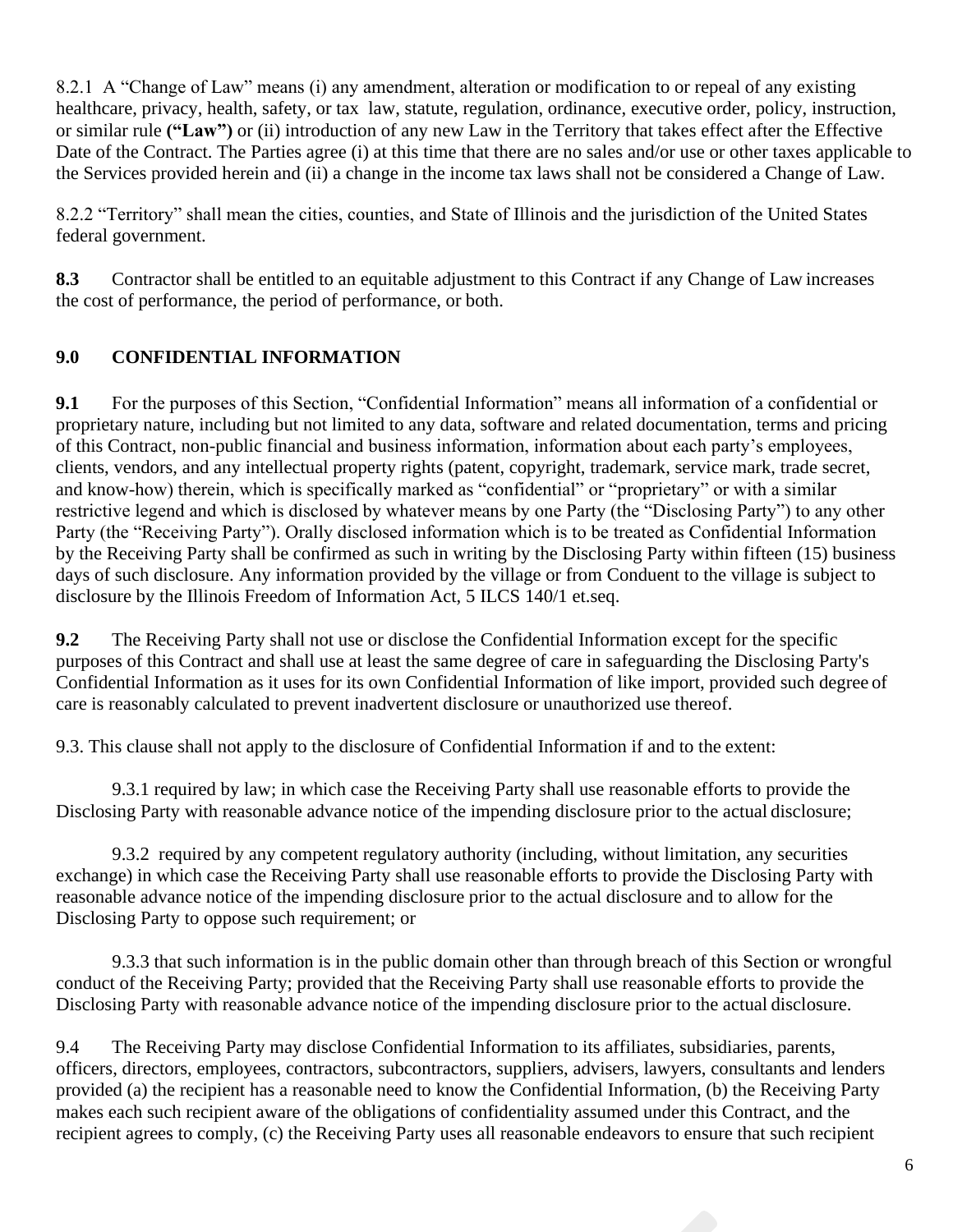complies with those obligations as if it was a Party to this Contract, and (d) the Receiving Party remains liable the recipient's compliance. Notwithstanding the foregoing or any language or section of this Contract, the Client shall not disclose any Contractor Confidential Information to any consultant, contractor, supplier,lawyer, or lender of any other person or company that reasonably could be considered a competitor of the Contractor without the Contractor's prior written consent.

9.5 The parties acknowledge the any driver or vehicle information obtained in performance of this agreement is obtained only for the purposes of the enforcement of traffic laws and may only be used for that purpose. In addition, neither party obtains any rights to the information beyond those granted by the state agencies providing access. Neither party has any right of ownership to the vehicle or driver's personal information obtained in performance of this agreement

9.6 This Section 9.0 shall continue to bind the Parties notwithstanding expiry of this Contract.

### **10.0 INTELLECTUAL PROPERTY RIGHTS**

Notwithstanding this or any other language or section of this Contract, the Contractor shall retain all title, interest, and rights to any and all of its proprietary and/or Confidential Information, data, studies, documents, patents, copyrights (and any derivatives thereof), trademarks, service marks, software, trade secrets, know how, techniques, processes and modifications, updates, changes, and improvements thereof, and any other similar proprietary rights, including but not limited the Contractor's proprietary software (collectively called "Contractor's Intellectual Property"), utilized in providing the Services pursuant to this Contract. No license to use, copy, modify, distribute, transfer, sub-license, sell, offer to sell, import, or make derivative works of any Contractor Intellectual Property is granted to Client or to any third Party by virtue of this Contract, except that which is provided in a separate written licensing agreement attached to this Contract.

Notwithstanding the forgoing, Contractor grants Client a revocable, non-exclusive, non-transferable license to use for the duration of the Contract when services are performed by Contractor, Contractor's Intellectual Property including such information incorporated into the equipment utilized within the United States of America for Client's own, non-commercial computing operations without the rights to sublicense, modify, sell, decompile, reverse engineer or disassemble said Contractor's Intellectual Property for any purpose

# **11.0 WARRANTY**

**11.1** For commercially available hardware and software, the applicable warranty shall be the manufacturer's or developer's standard commercial warranty, if any, to the extent such warranty can be passed on or extended to the Client.

**11.2** During the term of this Contract, the Contractor warrants that it will provide the Services in a good and workmanlike manner; and as Client's sole and exclusive remedy for Contractor's breach of this warranty, Contractor agrees to re-perform any Services not in compliance with this warranty provided it receives written notice of such breach within thirty (30) calendar days of when the Client knew or should have reasonably known that there was a breach of warranty in the Services that have been performed.

### **11.3 UNLESS EXPRESSLY STATED IN THIS CONTRACT, ALL OTHER WARRANTIES, EXPRESS OR IMPLIED, ARE DISCLAIMED, INCLUDING BUT NOT LIMITED TO THE IMPLIED WARRANTIES OF MERCHANTABILITY OR FITNESS FOR A PARTICULAR PURPOSE.**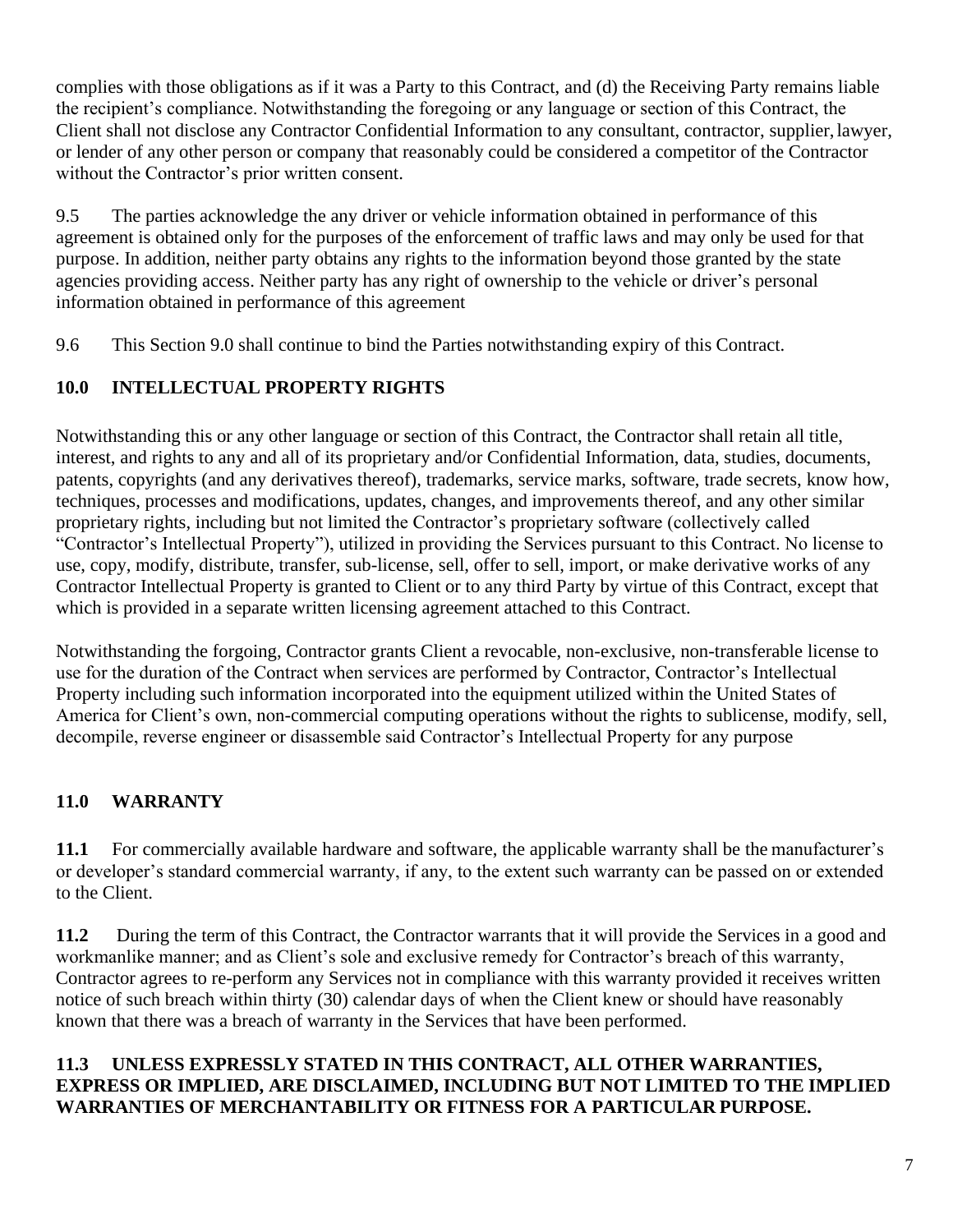### **12.0 FORCE MAJEURE**

**12.1** Definition. A "Force Majeure" shall mean any event beyond the reasonable control and without the fault or negligence of the Party that actually renders the performance, implementation, or operation of the contract impracticable, impossible, or illegal in part or in full for the Party suffering the event of Force Majeure, including but not limited to: an Act of God (including fire, flood, earthquake, storm, tornado, hurricane, epidemic, pandemic, quarantine, or other natural disaster or public health emergency as declared by a Gubernatorial Disaster Proclamation which covers and includes the corporate limits of the Client); war, invasion, act of a foreign enemy, act of terrorism, hostilities (whether war is declared or not), military mobilization, civil war, rebellion, uprising, revolution, insurrection, riot, vandalism, sabotage, military or usurped power or confiscation, nationalization, government sanction, blockage, embargo, or any other action or inaction of any government; labor dispute, strike, slow-down, or lockout by the Party's or its subcontractor's employees; software virus; (except those which are attributable and preventable by the Contractor); third party criminal acts; or interruption or failure of electricity, Client, telephone, or internet service. Parties agree that for instances that Force Majeure events apply for at least 30 days that the Parties will execute an amendment extending the Term of the agreement by the corresponding amount of delay incurred by the Force Majeure event.

**12.2** Relief from Obligations. If, but only for as long as a Force Majeure event prevents a Party, including but not limited to its subcontractors (the Affected Party), from complying with any of its obligations under this Contract and provided the Affected Party complies with subparagraph 12.5 of this section in all respects, the Affected Party shall be excused from performance of those obligations.

**12.3** Payment of Fees. During the continuation of a Force Majeure event, payments of the fees under this Contract shall be made in the amounts and at the times as specified in this contract. If a Force Majeure event occurs which affects the banking system, hinders or prevents the Client from paying any fees due Contractor under this Contract, the Client undertakes to make these payments immediately following the ceasing of the Force Majeure event.

**12.4** Termination Rights. Twelve (12) months after the occurrence of a Force Majeure event where Contractor is the Affected Party, the Force Majeure event is continuing and has a material adverse effect on Contractor's performance of this Contract, then as long as such Force Majeure event continues and has an effect, the Client shall have the option to terminate all or part of this Contract provided that any partial termination of this Contract must be in respect of all but not only part of any services related to this Contract. Contractor shall have the right to terminate the Contract in accordance with this sub-section twelve (12) months after the occurrence of a Force Majeure event where the Client is the Affected Party, the Force Majeure is continuing, and its effect throughout that period has been to prevent the Client form performing all or substantially all of its obligations under this Contract, then as long as such Force Majeure event continues, Contractor may terminate this Contract in its entirety. In the case of a termination by Contractor or Client under this sub-section, the Contractor shall be entitled to be fairly and equitably compensated for any supplies and services provided to the Client.

**12.5** Duty to Notify and Mitigate. The Affected Party shall inform the other Party in writing as soon as practicable of the occurrence of a Force Majeure Event giving reasonable details of its expected effect and duration together with the evidence necessary to justify a claim for relief under this section. If the Force Majeure Event continues for more than seven (7) calendar days, the Affected Party shall notify the other Party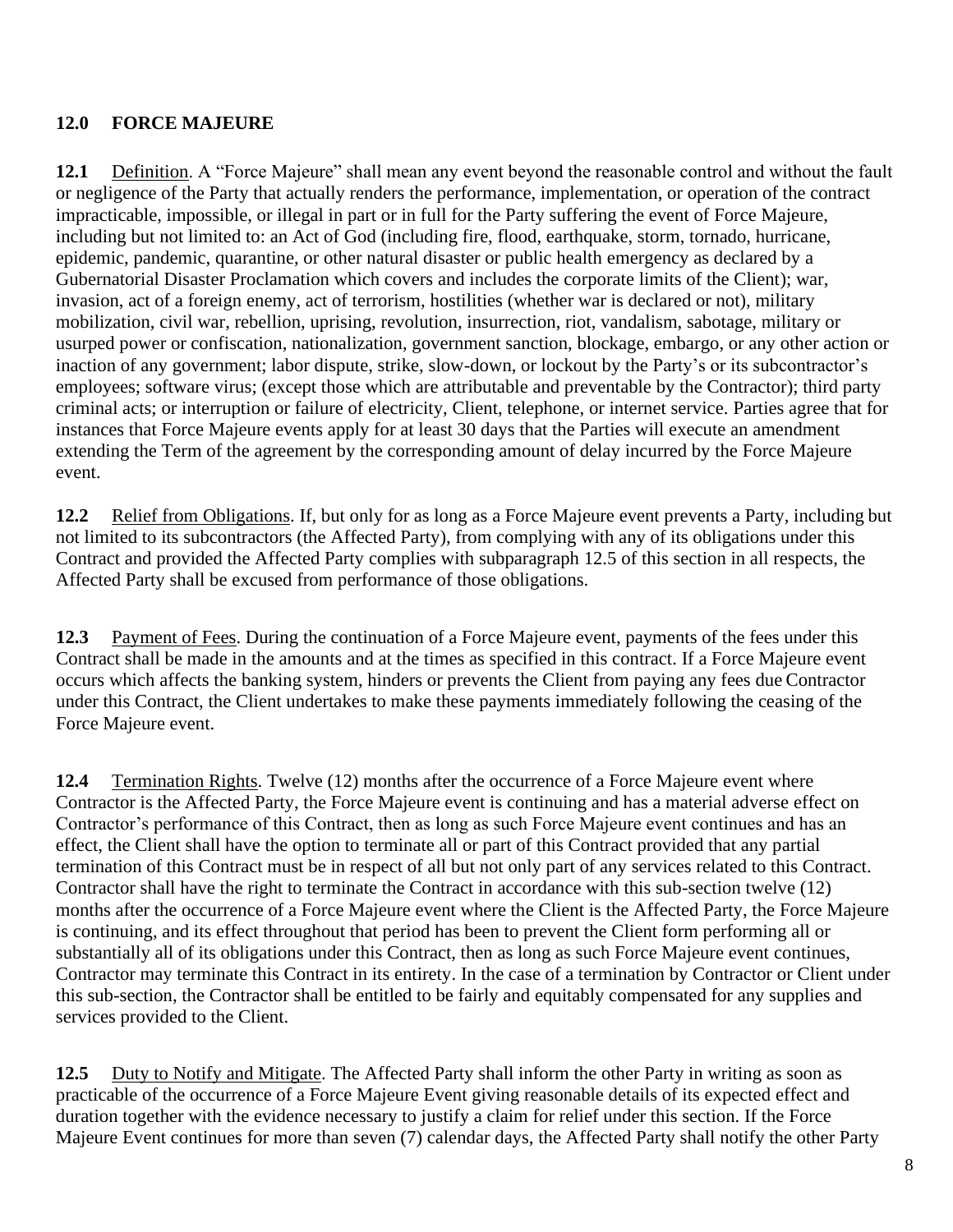regularly and not less than once every seven (7) calendar days of the steps it is taking to resume performance of its obligations. The Affected Party shall use all reasonable efforts to resume performance of its obligations as soon as practicable and in the meantime mitigate the effects of any such event and shall keep the other Party fully informed about the steps taken and proposed to be taken to achieve this.

# **13.0 TERMINATION**

**13.1** Client will have the option, but not the obligation, to terminate this Contract for Cause for any material breach of a material Contract obligation by Contractor that is not cured by Contractor within thirty (30) calendar days from the date on which Contractor receives Client's written notice of such breach, or if a cure cannot reasonably be fully completed within sixty (60) days, if Contractor needs to engage a  $3<sup>rd</sup>$  party for resolution, or at a later date, provided Contractor has provided a plan acceptable to Client for such cure. Contractor shall work diligently to timely cure any deficiencies noted. Client will exercise its termination option by delivering to Contractor written notice of such termination identifying the scope of the termination and the termination date

**13.2** Client will have the option, but not the obligation, to terminate this Contract for any reason within thirty (30) calendar days from the date on which Contractor receives Client's written notice of such termination. Client will exercise its termination option by delivering to Contractor written notice of such termination identifying the scope of the termination and compensation associated and the termination date.

**13.3** Contractor will have the option, but not the obligation, to terminate this Agreement if Client fails to pay when due undisputed amounts, including but not limited to late payment liquidated damages, owed to Contractor, and Client fails to cure such failure within sixty (60) calendar days Local Government Prompt Payment Act 50 ILCS 505/1 after receipt from Contractor of written notice from Contractor.

**13.4** Termination of this Agreement for any reason under this Section will not affect (i) any liabilities or obligations of either Party arising before such termination or out of the events causing such termination, or (ii) any damages or other remedies to which a Party may be entitled under this Agreement, at law or in equity, arising from any breaches of such liabilities or obligations.

# **14.0 GOVERNING LAW AND DISPUTE RESOLUTION**

**14.1** This Contract, its meaning and interpretation and the relation between the Parties shall be governed by and construed in the accordance with the Laws of the State of Illinois, USA, excluding its conflict of laws rules. The United Nations Convention on Contracts for the International Sale of Goods shall not apply to or govern this Contract.

**14.2** The exclusive forum for resolution of all disputes shall be the federal or state courts located in the State of Illinois and each Party hereby irrevocably consents to the jurisdiction of said courts. The Parties agree that the decision of such court shall be enforceable and non-appealable in any other court with jurisdiction over a Party.

# **15.0 MISCELLANEOUS**

# **15.1 Non-Hire and Non-Solicitation**

15.1.1 Neither Party shall, without the prior written consent of the other Party, knowingly solicit,recruit,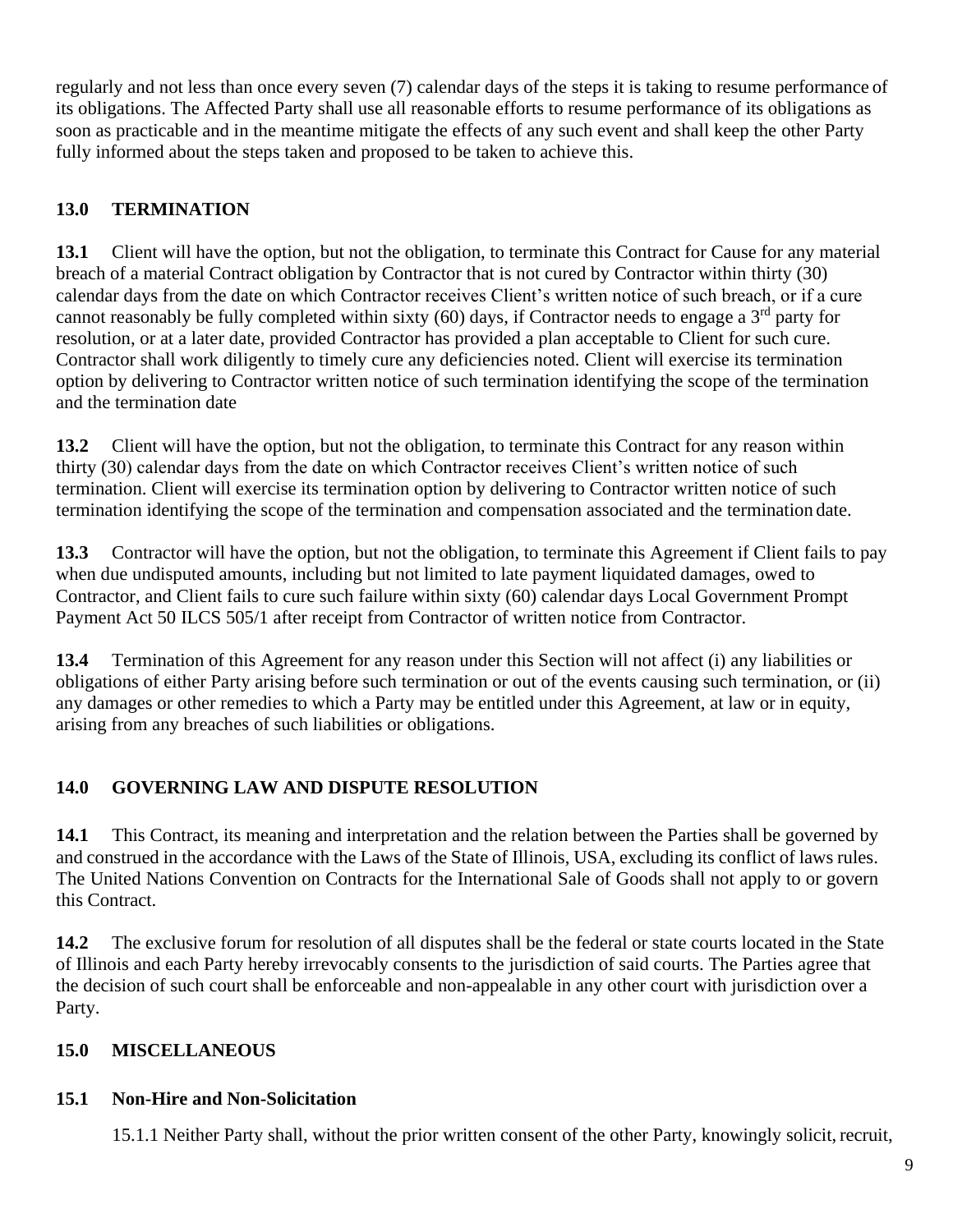hire, or otherwise employ or retain any employee of the other Party who is performing or has performed any of the Services under this Contract during the term of this Contract. This restriction includes former employees of Contractor and Client who have performed any of the Services during the term of this Contract. This restriction shall survive the termination or expiration of this Contract for a period of one (1) year.

15.1.2 The provisions of this Article shall not restrict in any way the right of either Party to solicit or recruit generally in the media, and shall not prohibit either Party from hiring an employee or former employee of the other Party who responds to any public advertisement or who otherwise voluntarily applies for hire without having been personally solicited or recruited by the hiring Party.

15.1.3 Any Party that violates this Article shall be liable to the non-violating Party for (i) the immediate and automatic payment of liquidated damages in the amount of two times (2x) the recruited or hired employee's annual salary during his/her last year of employment with the non-violating Party and (ii) reasonable attorney's fees and court costs for enforcing this Article 15.1.3.

### **15.2 Assignment**

Except as to its subsidiaries, affiliates, or parents, the Contractor shall not assign this Contract without the Client's consent which shall not be unreasonably withheld, delayed, or denied. The Client shall not assign this Contract without the Contractor's consent which shall not be unreasonably withheld, delayed, or denied. Such assignment without the required consent shall be null and void.

### **15.3 Cessation of Rights and Obligations**

Upon termination or upon expiration of this Contract all rights and obligations of the Parties hereunder shall cease, except:

- (a) Article 4: Liability;
- (b) Article 9 : Confidential Information;
- (c) Article 10: Intellectual PropertyRights;
- (d) Article 14: Governing Law and Dispute Resolution.

### **15.4 Risk of Loss**

As of the Effective Date, each Party will be responsible for risk of loss of, and damage to, any equipment, software or other materials in its possession or under its control.

### **15.5 Invalidity**

The invalidity of any provision of this Contract does not lead to the invalidity of the overall Contract.

### **15.6 No Waiver**

The waiver by either party of any right provided under this Contract shall not constitute a subsequent or continuing waiver of such right or of any other right under this Contract.

### **15.7 Severability**

In the event that one or more terms of this Contract becomes or is declared to be illegal or otherwise unenforceable by any court of competent jurisdiction, each such term shall be null and void and shall be deemed deleted from this Contract. All remaining terms of this Contract shall remain in full force and effect.

### **15.8 Relation between the Parties**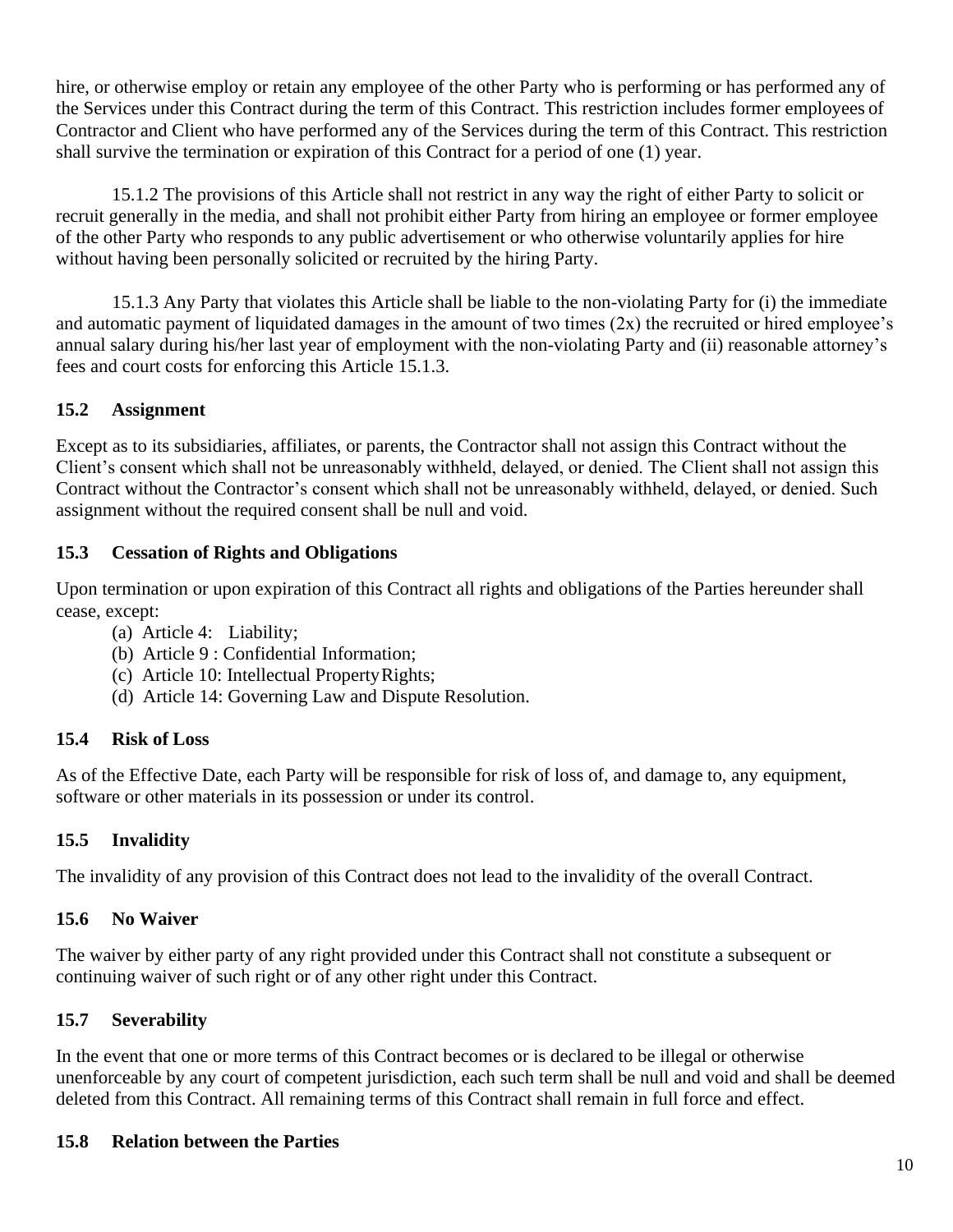This Contract does not create any agency, partnership, joint venture, or franchise relationship. No employee of either party shall be or become, or shall be deemed to be or become, an employee of the other Party by virtue of the existence or implementation of this Contract. Each Party hereto is an independent contractor. Neither Party has the right or authority to, and shall not, assume or create any obligation of any nature whatsoever on behalf of the other Party or bind the other Party in any respect whatsoever.

#### **15.9 Taxes and Levies**

Except as provided at Article 8.2, each Party shall solely bear all taxes, levies and duties of any kind whatsoever imposed by the laws of the country where the payments shall be made.

#### **15.10 Notices**

All notices required or permitted under this Contract will be in writing and will be deemed given one (1) business day after deposit with a commercial express courier specifying next day delivery (or three (3) business days for international courier packages specifying 2-day or 3-day delivery), with written verification of receipt. All communications will be sent to the addresses set forth in this paragraph or such other address as may be designated by a party by giving written notice to the other party pursuant to this paragraph, or, in the absence of such an address, to the address to which the last invoice under this Contract was sent before notice is served.

If to Contractor:

Law Department Conduent Business Services, LLC 10th Floor, Room 1023 750 First St., NE Washington, DC 20002

Fax: 301.820.4697

If to Client:

Village Mayor

Jeff Walik VILLAGE OF **STICKNEY** 6533 Pershing Rd., Stickney, IL 60402

Fax: (847) 359-9094

Michael T. Del Galdo, Village Attorney Del Galdo Law Group, LLC 1441 South Harlem Ave. Berwyn, IL 60402

#### **15.11 Counterparts**

This Contract may be executed in two counterparts, each of which shall be deemed an original and together which shall constitute one and the same instrument.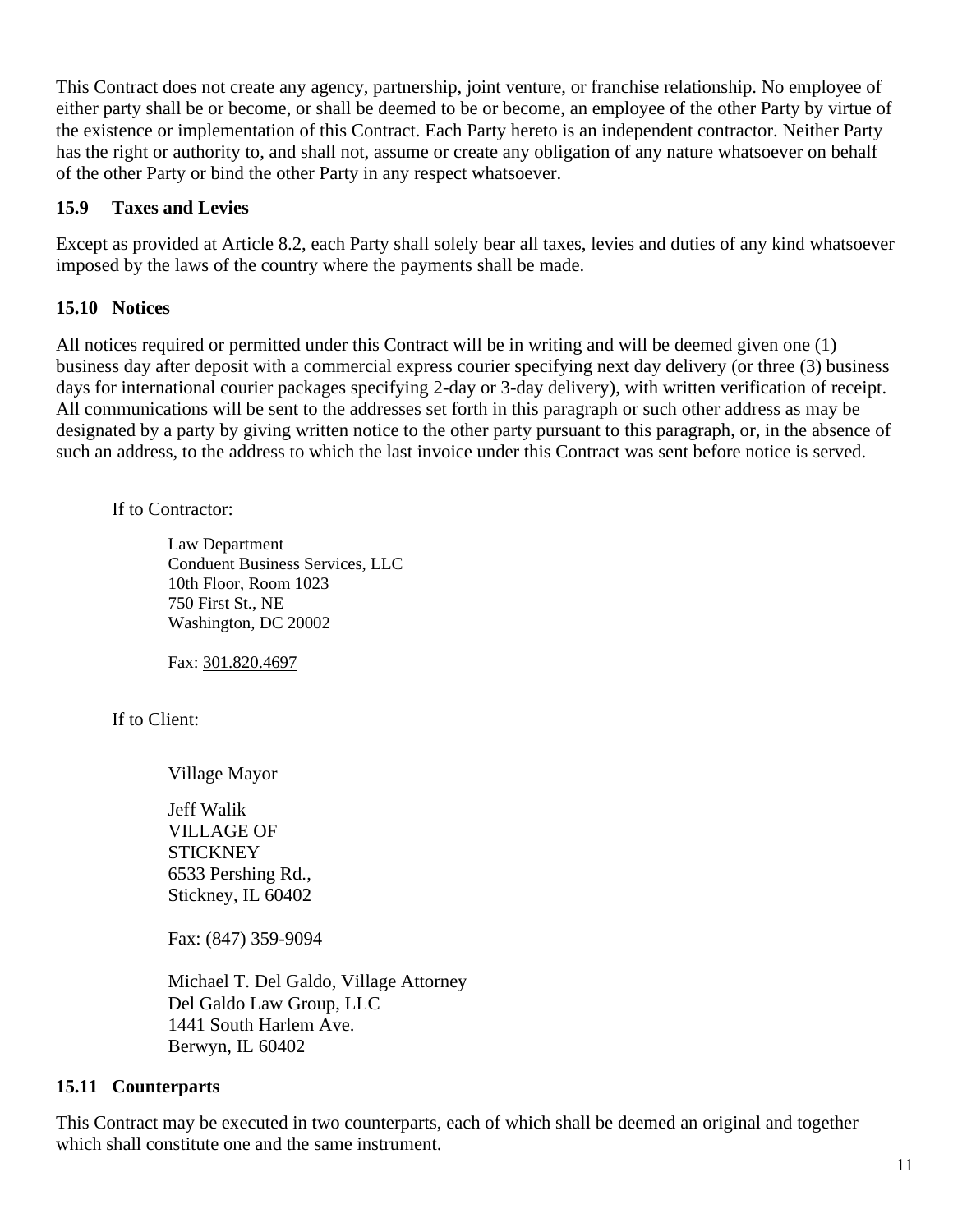### **15.12 Headings**

Headings of sections have been added solely for convenience of reference and shall not be deemed part of this Contract.

### **15.13 Entire Contract**

This Contract constitutes the complete and entire agreement between the Parties concerning the subject matter of this Contract and replaces any and all prior oral or written agreements or communications between the Parties, all of which are excluded. There are no conditions, understandings, agreements, representations or warranties, expressed or implied, that are not specified herein. This Contract may be modified only by a written document executed by the Parties hereto in accordance with Article 8.1.

 $**$  \*\* \*\* \*\*

*Signature Page Follows*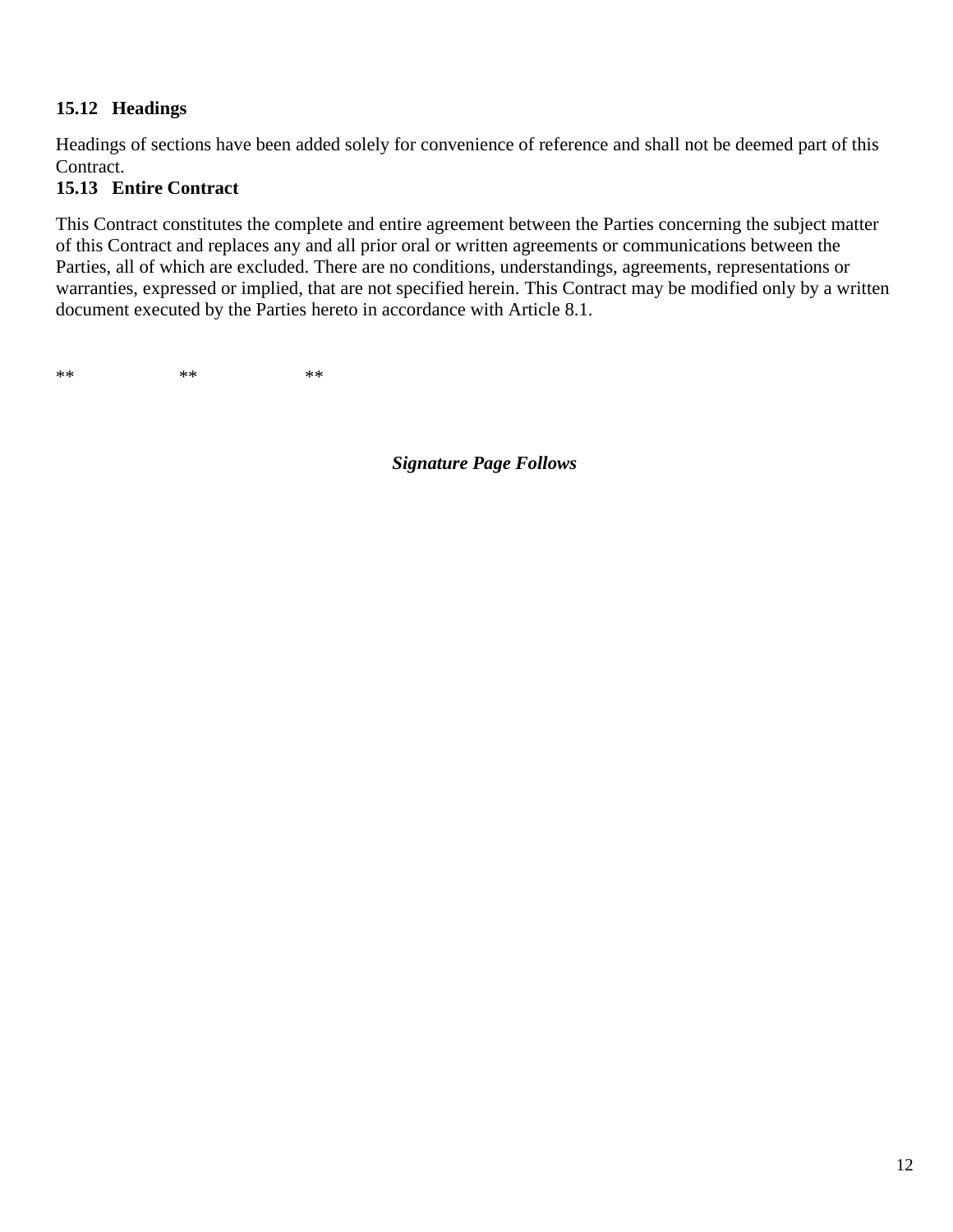IN WITNESS WHEREOF, the Parties have executed this Contract on the dates specified below.

FOR AND ON BEHALF OF

#### **VILLAGE OF STICKNEY**

By:

| Name: |  |  |  |
|-------|--|--|--|
|       |  |  |  |

| Signature: |  |
|------------|--|
|            |  |

| Date: | <b>Effective Date of Contract</b> |
|-------|-----------------------------------|
|       |                                   |

FOR AND ON BEHALF OF

#### CONDUENT STATE & LOCAL SOLUTIONS, INC.

By:

Name: Holly Cooper

Position: Vice President

Signature!  $\overline{\mathcal{L}}$ Date $M$ ay 25,200

13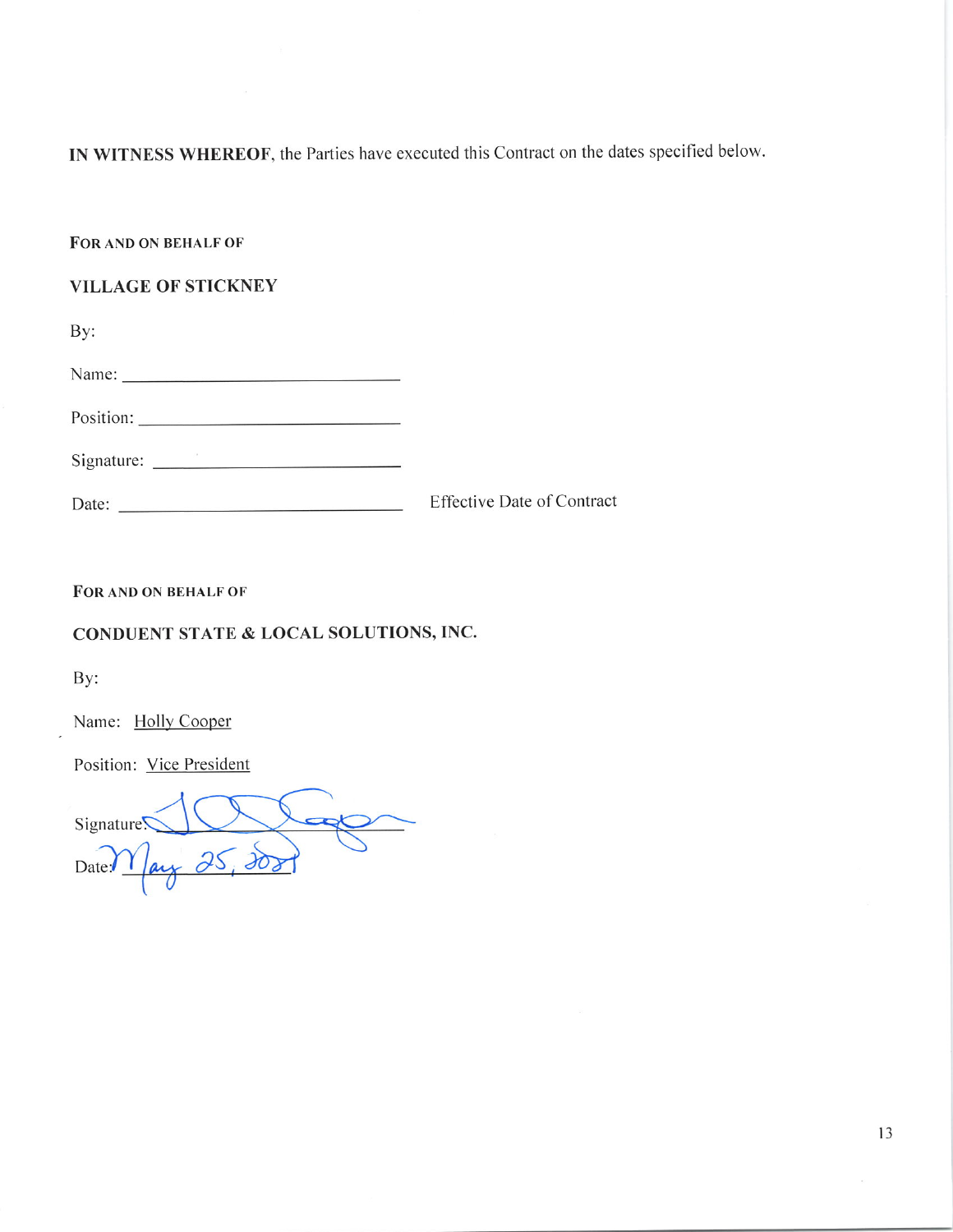#### **APPENDIX #1**

#### **Contract Payment Schedule**

#### **COMPENSATION**

## **All-Inclusive, Flat Fee Pricing**

#### **Table 1-1. Flat Fee Pricing**

| <b>Description</b>                                                                                                                                                                                | <b>Flat Monthly Fee per Approach</b> |
|---------------------------------------------------------------------------------------------------------------------------------------------------------------------------------------------------|--------------------------------------|
| DriveSafe® Red Light systems with 360-degree pan-tilt-zoom Video Surveillance<br>capability, plus license for Citeweb™ Violation Processing software and Conduent<br><b>Business Intelligence</b> | \$3,745.00                           |
| Optional Conduent License Plate Recognition (CLPR)                                                                                                                                                | \$105.00                             |

### **Price Conditions**

- The monthly flat fee per system will commence upon acceptance of the installed system
- Pricing assumes a term with a (4) four year base and (2) two (3) three year extension options and (1) one (2) two year extension option for a total possible term of (12) twelve years
- Pricing assumes a refresh of all camera, detection and flash equipment in year (7) seven of the contract, assuming a (12) twelve year term
- Pricing assumes Conduent will install (1) one power pedestal per intersection and the Village will pay for ongoing cost of power
- Contractor will increase the unit price each anniversary date of the term after year (1) one by 2%
- Conduent will charge a \$4.00 credit card processing fee, paid by the violator, for all payments made via a credit card

### **Collections**

Conduent offers a comprehensive collections process that has been proven to produce superior results over other collection providers. Our managed receivables approach frequently rotates between a dozen or so collection companies rewarding those vendors that outperform others and giving them the opportunity to absorb more of the collections volume based on their frequent performance evaluations.

#### **Table 1-2. Managed Receivables Pricing**

| <b>Description</b>                                                     | Flat Fee per Payment Collected Past 3rd Notice |
|------------------------------------------------------------------------|------------------------------------------------|
| Conduent Collections and Managed Receivables model plus Data Analytics | $$30.00*$                                      |

\* There will be no annual escalation associated with this price.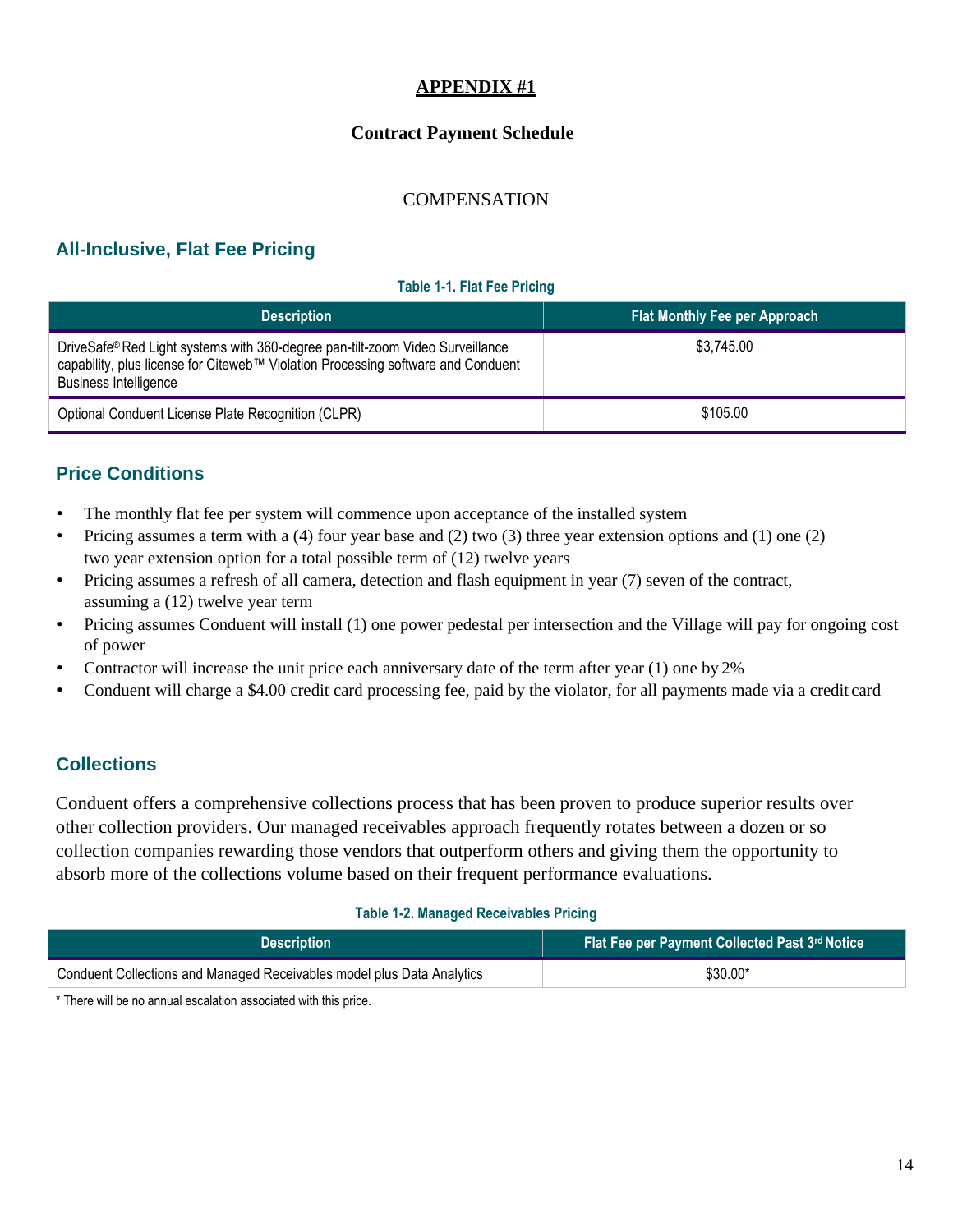#### **APPENDIX #2**

#### **SCOPE OF WORK**

Business Rules. The parties will provide specific performance details in separate Business Rules negotiated and signed by the parties, incorporated herein.

Conduent Program Manager. Conduent will designate a Conduent employee as the Client's principal contact at Conduent. The employee will be available during Client business hours and will provide an afterhours contact in the event of an emergency situation.

Equipment. Conduent will install 3 Red Light cameras using the DriveSafe® system at locations chosen by the Client and mutually agreed upon with Conduent's Engineering team for approach feasibility. Each camera system will also be capable of enforcing speed violations, as directed by the Client, commonly referred to as Speed on Green. This capability can be enabled where legislatively allowed and for a mutually agreed to fee to be added to the Flat Fee Pricing identified in Appendix 1.

Location of Red Light systems. Conduent will install Red Light cameras on locations chosen by the Client, and mutually agreed upon with Conduent's Engineering team for approach feasibility, on Client owned Right of Way(s). If the Client seeks installation at locations the Village does not have a Right of Way, the Client will negotiate and obtain the Right of Way for Conduent. If Client loses the Right of Way prior to termination of the agreement, then the parties will discuss Conduent moving the camera to a new location and any associated fees. When allowable Conduent will utilize above ground Client owned infrastructure for mounting radar detection equipment and below ground infrastructure for cabling. Conduent will be allowed to power each Red Light system via connections to the traffic controller power source, at the Client's expense.

Signage. Conduent will provide appropriate signage that meet guidelines legislatively required for enforcement for Red Light.

System operation. Conduent's Citeweb™ database will be available from any internet-enabled device 24 hours a day, 7 days a week for approval of citations except for scheduled downtime. In the event of unexpected downtime not due to the actions or inactions of third parties or a force majeure event, Conduent will remedy all issues within 48 hours regardless of holidays or weekends. Conduent will pro-rate the Client's monthly fee on a daily basis, in accordance with Appendix #4 Service Level Agreements, for any downtime not due to the actions or inactions of third parties or a force majeure event.

Camera Maintenance. Conduent will maintain and make all necessary repairs or replacement of installed equipment in accordance with the Business Rules. Contractor will perform daily verification of each site's operational status and will notify the Village of any camera or system malfunction when discovered by the Contractor. Any minor or significant failure except in the case of a knockdown, catastrophic event including loss of power or vandalism will be repaired or replaced within 48 hours of its discovery. In the event of a knockdown, Conduent will respond within 48 hours of discovery by Conduent or from notification by Client and provide the Village an estimate for repair or replacement. Conduent will pro-rate the Village on a daily basis, in accordance with Appendix #4 Service Level Agreements, for any repair or replacement more than seven (7)calendar days after the estimate has been completed.

Calibration. If the Client elects to enforce Speed on Green, Conduent will have each applicable system undergo annual calibration at Conduent's expense to ensure proper working condition, the annual calibration will be performed by the company identified in the Business Rules, and Conduent will provide the Client with the annual proof of calibration. If the radar is disabled or damaged, Conduent will replace with unit that has been calibrated within the previous 12 months.

Firmware/Software Upgrades for equipment. Conduent will provide release notes on the latest software and firmware upgrades to the camera equipment when they become available and will install the software and firmware upgrades that have the Client's approval to proceed. If certain upgrades are required to maintain system security or legal compliance, then Client approval will be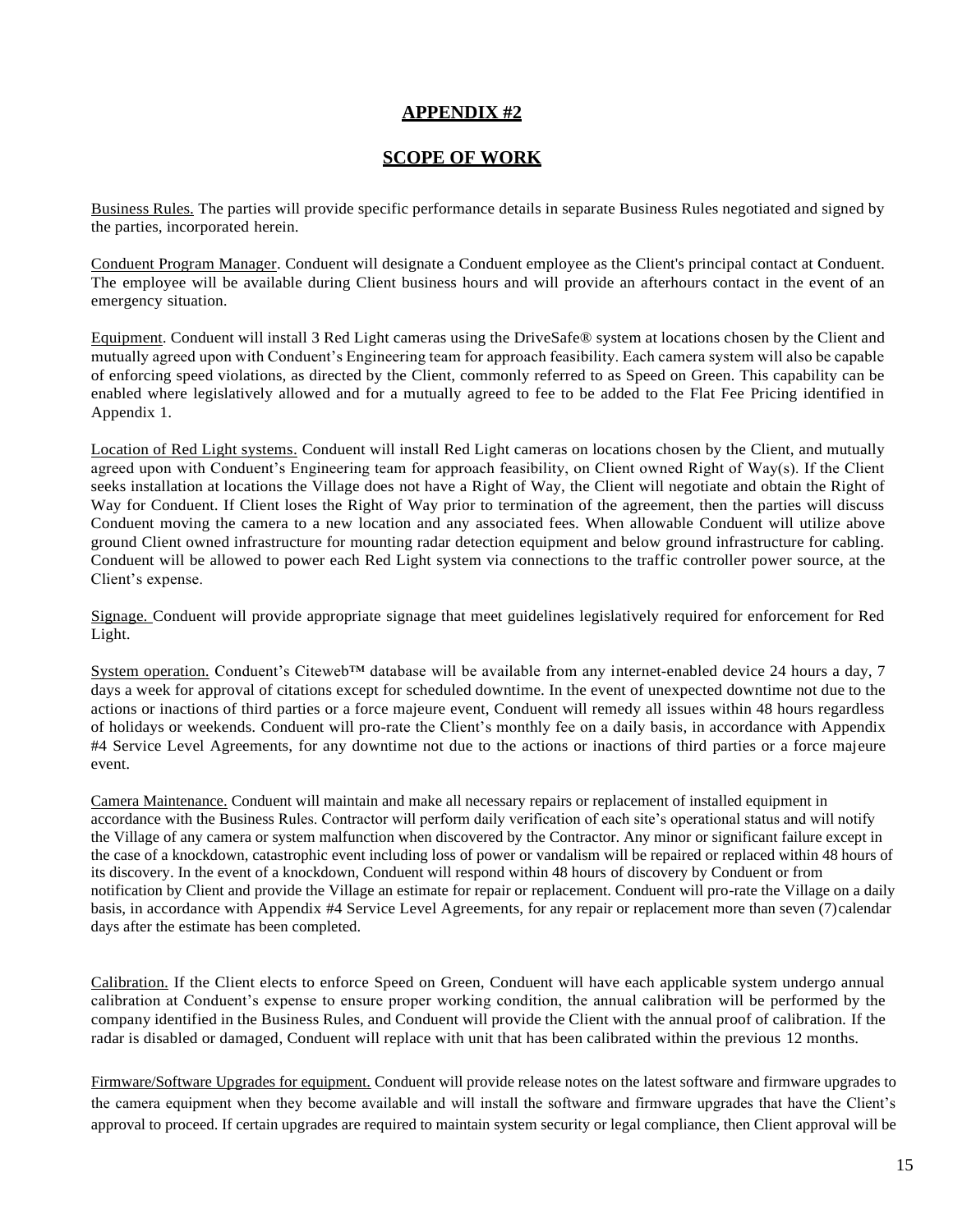deemed to be granted for such upgrades unless the Client otherwise notifies Conduent in writing that approval is not granted.

Training. Conduent will provide training on both camera equipment as well as use of our Citeweb™ system for approval of citations and reporting inquiries. Training will be provided at the beginning of the program and annually thereafter at Conduent's expense. Additional refresher training may be provided upon request.

Violation Processing. Conduent will perform an initial review of each potential violation entering the license plate to send through the Illinois Secretary of State and other motor vehicle registration access portals, which Village will provide access via Village access or assist Conduent in obtaining such registration access as needed (i.e. ORI for NLETS as identified below or similar assistance), to obtain all potential violations that have registered owner information. Conduent will perform a secondary review of the potential violations that have registered owner information to ensure that the criteria and statutory requirements of a potential violation meets the Business Rules set by the Client. Violations that meet the Client's Business Rules after Conduent's secondary review will be available for review and approval/rejection by the Stickney Police Department.

Notices of Violation. All violations approved by the Client will be printed and mailed as an initial notice of violation by Conduent by the next business day. The initial notice will include a URL internet address for the violator to view the violation video, an image of the license plate, and two (2) photos of the violating vehicle along with all statutory required language and registered owner information. For any notice returned as undeliverable ("Nixie"), Conduent will re-request the registered owner info to see if there is new information and if so, will re-issue a notice to the new address obtained. In the event no new information is received Conduent will continue the mailing process to the address as initially received. For each notice unpaid after thirty (30) days of mailing of the notice of violation, Conduent will mail a second follow up black and white notice to the registered owner. The second notice will have language and format mutually agreeable by both Conduent and the Client. For any violation not paid by the violator thirty (30) days after the second follow up notice a  $3<sup>rd</sup>$  notice in black and white will be mailed to the registered owner for the start of collections activities. If the violation is still unpaid thirty  $(30)$  days after the mailing of the  $3<sup>rd</sup>$  notice, Conduent will mail a  $4<sup>th</sup>$  and final notice. Any violation paid that occurs by the mailing of the  $3<sup>rd</sup>$  notice or thereafter will entitle Conduent to the collections fee outlined Compensation. in Appendix #1 Contract Payment Schedule, Table 1-2 Managed Receivables Pricing.

Customer Service and payment acceptance. Conduent will provide a toll-free number for citizens to call for program related inquiries Monday through Friday 8am – 5pm (Central time) excluding holidays. Conduent will also provide an interactive voice response available 24 hours a day 365 days per year for citizens to call and make payments via the phone. Conduent will pay for and provide a PO Box (lockbox) for receipt of mail in payments and correspondence and will process at least 90% of the mail in payments received by the next business day and the remaining within two business days to allow for research of certain citations. Correspondence received will be scanned after receipt into the system by close of business of the next business day allowing for viewing or additional action in accordance with the Business Rules. Conduent will provide a Public Portal web address for citizens to view images and video of their violations and to make payments via the web.

Deposits of Funds Received. Contractor shall collect all violation and penalty payments and make daily deposits of monies collected via wire transfer into the bank account designated by the Village. All monies collected (with the exception of the credit card convenience fee) must be remitted to the Village.

Provisions shall be made for payments to be received by Pay-by-Web and Pay-by-Phone. All payments from violators sent by U.S. mail must be mailed to the lockbox or paid via one of the alternate options. Acceptable payments shall include money orders, checks, credit cards, and debit cards. Conduent shall be responsible to pay all credit card service fees from the applicable credit servicer. All Payments will be electronically transferred to the Villages' designated bank account.

Contractor will invoice the Village monthly and provide backup reports reconciling the deposits.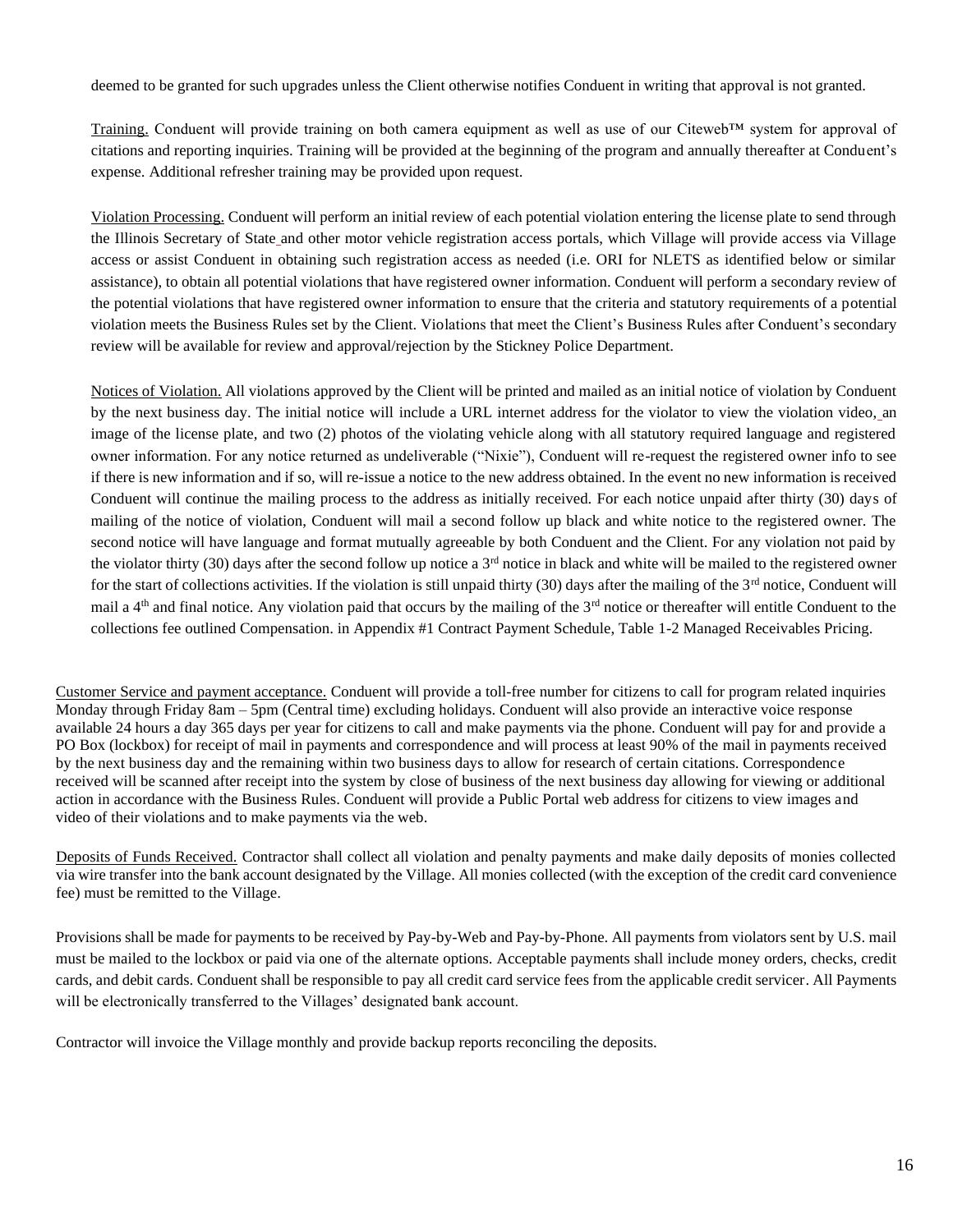Data Retention. Conduent will store all information in accordance with the Business Rules and in compliance with the Illinois Freedom of Information Act, 5 ILCS 140/1 et.seq. and the Illinois Local Records Act *50* ILCS 205/1 et.seq. Conduent will provide to the Client functionality to run reports via Citeweb™ including but not limited to the number of captured violations, the number of violations sent for approval by the PD, the number of notices of violation issued, the number of notices of violation paid, the aggregate amount paid regarding said notices of violation as well as method of payment, the number of contested notices of violation, the amount of scheduled and unscheduled downtime of the System, and such other data as may be reasonably requested by the Village. Within two (2) business days from the date of request by the Client, Conduent will provide video requested by the Client as part of a criminal investigation.

#### Client Responsibilities

Program Manager. The Client will appoint a Program manager who will be the main point of contact for interfacing on the program with Conduent.

Permit Assistance. While plan drawings and filing for any permits required is the responsibility of Conduent; the Client will assist Conduent in obtaining permits in a timely manner for construction activities to commence.

Approval of Violations. The Client will provide a sufficient number of statutorily authorized Client employees necessary to approve violations in a timely manner as to avoid potential expirations of citations. It is the sole responsibility of the authorized employees for actual citation approval/rejections. Each authorized employee assigned will be trained by Conduent on how to properly use the Citeweb™ system, will demonstrate sufficient ability to use Citeweb™ and will have provided the required information to obtain their unique user identification.

ORI for NLETS. The Client will provide Conduent with the Client ORI for use in obtaining registered owner information with regards to NLETS and work with Conduent to execute any other associated access forms including but not limited to the Illinois Secretary of State access forms.

Force Majeure. Pursuant to the main contract document, in the event there is any delay in performance, damage or other events related to one or more Force Majeure event(s), Conduent and/or Client will be allowed additional time to rectify any issues incurred.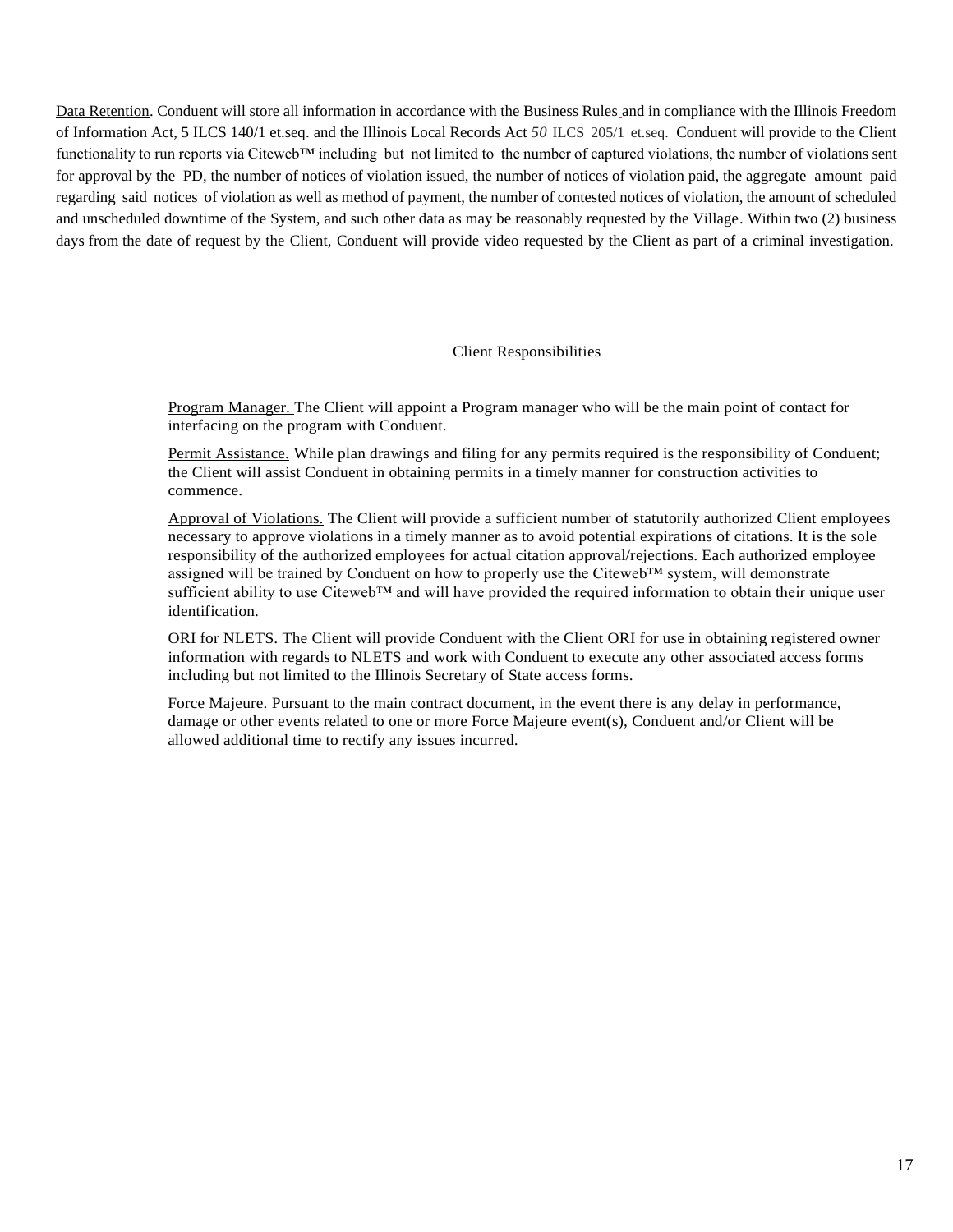#### **Appendix #3**

#### **SCOPE OF WORK Managed Receivables Program for Collections**

Conduent shall perform the following services for the VILLAGE OF STICKNEY:

#### **1.0 DEFINITIONS**

- (a) "Account" means the association or arrangement by Conduent, through the use of a computerized data management system, of one or more relationships between Debt Records and a Debtor.
- (b) "Backlog Debt" means any account that was previously in delinquent collections that is migrated to Conduent for delinquent collections to be performed.
- (c) "Collection Activity" shall include any action taken to collect or assist to collect on delinquent violations including collection notices, outbound calling, skip tracing, inbound call services, E-noticing, text messaging and public debt reporting as authorized by law and client approval.
- (d) "Debt" or a "Debt Record" means a specific, gross amount of money owed to the VILLAGE by a Debtor under the Agreement.
- (e) "Debt Collection" means the activities performed on Accounts created and maintained by Conduent or its subcontract(s), which may include but not limited to sending notices, calling, e-mailing, mailing, customer service, skip tracing, information verification and research, and cashiering (through in-person, telephone, and on-line means).
- (f) "Debt File" means a file containing data from the Source System related to Debt Records assigned for Debt Collection.
- (g) "Debt Type" means a categorization of Debt Records generally aligned with the Source System in which the records of amount due for services, fees, fines, taxes, or other debt-related information as established by VILLAGE are created, managed, and/or stored.
- (h) "Debtor" means an individual or entity responsible for payment of debt.
- (i) "FDCPA" means Federal Fair Debt Collection Practices Act.
- (j) "FTC" means the Federal Trade Commission.
- (k) "Gross Collection" means the total, unmitigated amount of payments made by Debtors on Referred Debt.
- (l) "Initial Referral Period" means the period of time from contract execution, during which initial Debt Files as designated by VILLAGE will be Referred.
- (m) "Payment Plan" means an agreement between VILLAGE and/or Conduent, as designated, and the Debtor that allows for the creation of a schedule for incremental payments to be made by the Debtor on Referred and un-Referred debt during a defined time period.
- (n) "Payment Plan Status" means an indication in the Source System that the Debt Record belongs to a Payment Plan.
- (o) "Refer" means the act of assigning Debt Files to Conduent and/or its collection subcontractors
- (p) "Referral" means the Debt in the Debt Files that have been assigned to Conduent, and/or its collection subcontractors, for Debt Collection.
- (q) "Source System" means one of Conduent's violation issuance applications/programs from which Debt and Debtor data are extracted for the purpose of creating Debt Files.
- (r) "SOW" and "Scope of Work" mean this Appendix #3.

#### **2.0 REFERRAL OF DEBT**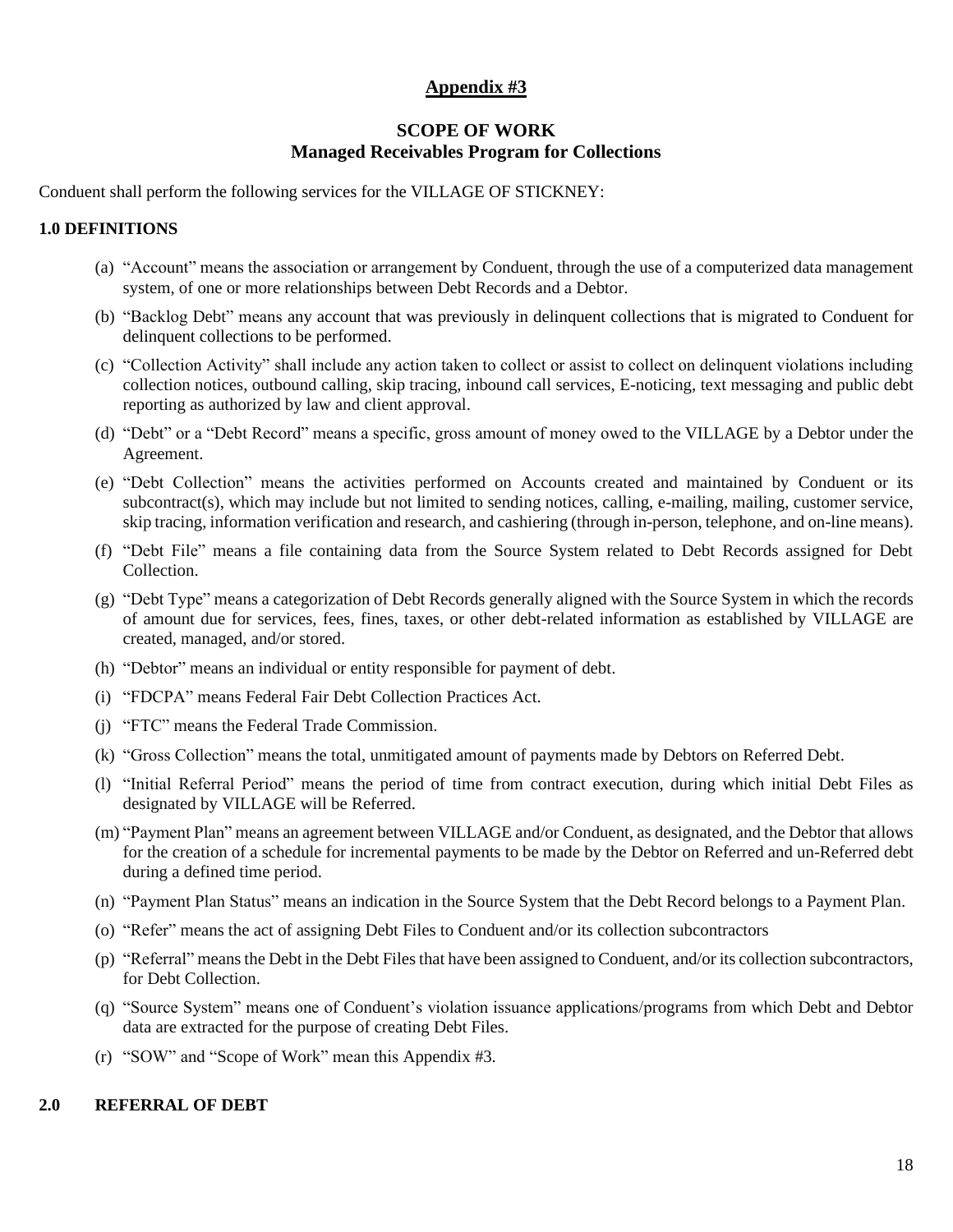2.1. Referral of Debt Files as contemplated in this Appendix #3 shall commence when Conduent notifies VILLAGE of its ability to receive Debt Files on or subsequent to the contract execution date.

2.2 Referrals during the Initial Referral Period will include Backlog Debt as deemed appropriate by VILLAGE and Conduent.

2.3 Referrals subsequent to the Initial Referral Period shall contain Debt not previously Referred to Conduent under this agreement and may contain updates to Debt Records previously Referred to Conduent under this Amendment. Such updated information may include payment activity, debt amount, Debtor name and/or address, etc.

### **3.0 DEBT COLLECTION ACTIVITY**

#### **3.1 RECORD OF DEBT COLLECTION ACTIVITY**

Conduent and/or its collection subcontractors must document and maintain records of Debt Collection activity that occurs on an Account, which shall include:

3.1.1 Phone notes taken during calls to the Debtor including the date and time a call is made or a message is left. In the event that a call is recorded by Conduent or its collection subcontrators, all best efforts should be used to preserve said recording which is stored on the Interactive Voice Response system.

3.1.2 Records of all collection notices sent from Conduent and/or its collection subcontractors, to the Debtor. If a collection notice is sent via certified or registered mail, the receipt card must be included in the account file.

3.1.3 All of the original correspondence received from the Debtor.

3.1.4 Notes that indicate the date a payment is received and the amount of the payment.

3.1.5 All complaints received on the Account and the resolution of the complaint. At a minimum, complaint records shall describe specified time frames, provide relevant support documentation, and indicate the associated notification requirements per type of complaint, if any. The record must include the date the complaint was received, nature of the complaint, whether it was verbal or written, and the resolution.

#### **3.2 PAYMENT PLANS**

Payment Plans approved by VILLAGE shall be made available to a Debtor by Conduent, and/or its collection subcontractors, when the Debtor and/or Debt Records meet certain criteria. Conduent, and/or its collection subcontractors, shall follow the VILLAGE's established procedures for initiating, monitoring, and termination of payment plans as determined by the VILLAGE'S policies/procedures that may be in effect from time to time.

#### **3.3 DEBTOR COMMUNICATION METHODS**

The following methods of communication must be made available to Debtors.

Toll-Free Telephone Number: Conduent, and/or its collection subcontractors, shall maintain a nationwide, toll-free telephone number for the duration of this agreement to enable Debtors a method of contact. The toll free number must be provided on all correspondence directed to Debtors. The telephone number must be answered by Conduent, and/or its collection subcontractors, Mondays through Fridays during the hours of 8:00 a.m. through 5:00 p.m., Central Time. Any changes to these hours must be approved in writing by the VILLAGE.

#### **3.4 WRITTEN COLLECTION NOTICE TEXT AND FORMAT**

As one of the collection methods utilized by Conduent, and/or its collection subcontractors, a variety of collection notices must be sent to Debtors. The VILLAGE may provide Conduent with sample collection notices and Conduent, and/or its collection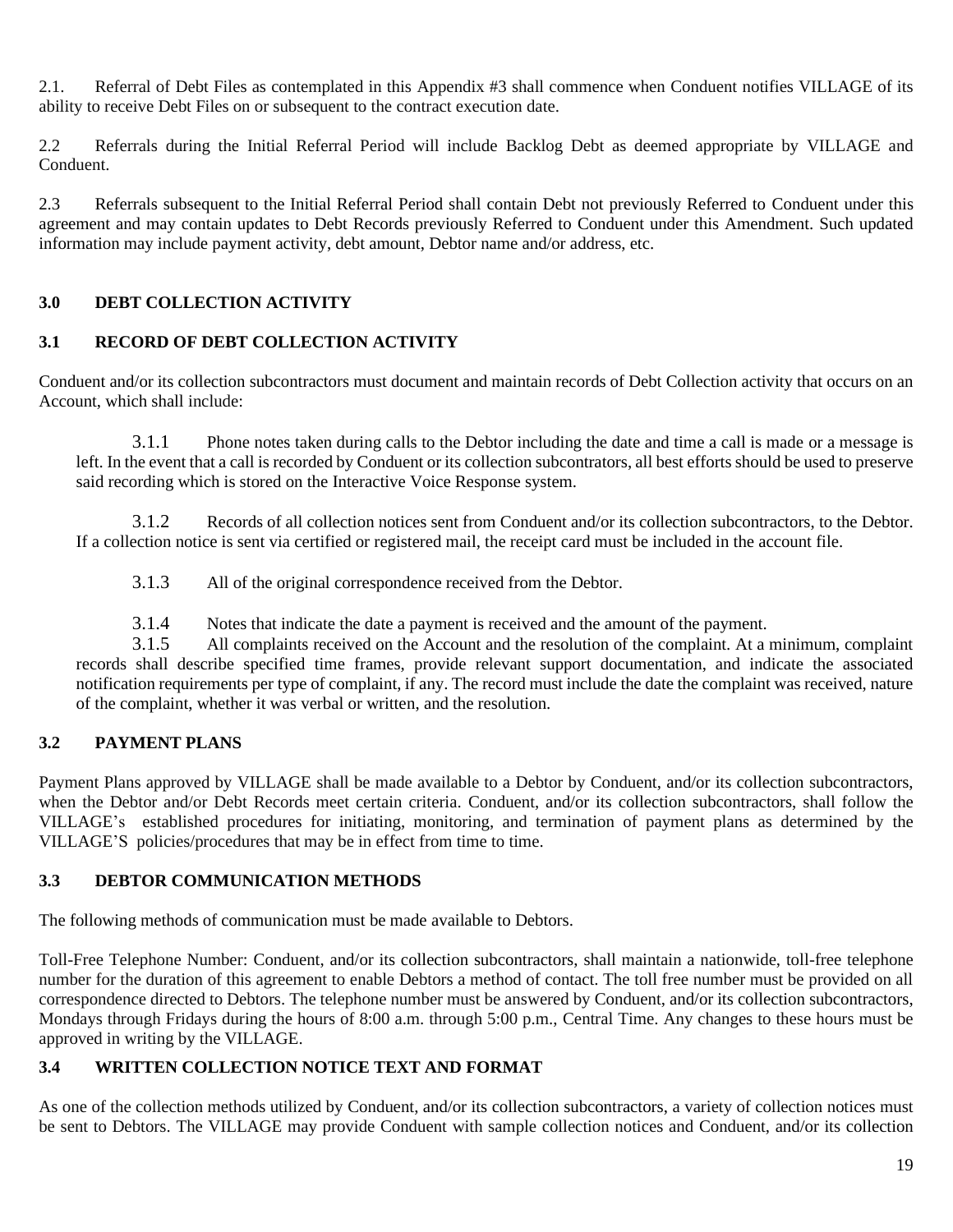subcontractors, must include additional language on the collection notices that direct the Debtor to make checks, money orders or other approved payment instruments payable to the VILLAGE.

All written forms/templates of notifications issued to Debtors must be reviewed and pre-approved (which pre-approval will not be unreasonably withheld) by the VILLAGE. Only approved forms/templates will be sent to the Debtors. Upon approval by the VILLAGE, all letters will be issued in English, or other specified languages as agreed upon by both parties.

Conduent shall not implement changes to the collection text or format provided by the VILLAGE without prior written approval. Collection notices must include Conduent's or its collection subcontractor's, mailing address as well as the Debtor communication method information as determined by the VILLAGE policies/procedures that may be in effect from time to time.

#### **3.5 COLLECTION CALL PROCEDURES AND SCRIPTS**

3.5.1 As one of the collection methods utilized by Conduent, and/or its collection subcontractors, Conduent or its subcontractors shall make regular telephone calls to Debtors. Conduent shall provide the VILLAGE with sample script(s) to be used during collection phone calls, and the scripts must be reviewed and approved (which approval will not be unreasonably withheld) by the VILLAGE before being implemented.

3.5.2 Conduent, and/or its collection subcontractors, shall not implement changes to the scripts without prior written approval.

3.5.3 Conduent, and/or its collection subcontractors, must include additional language on the telephone script that directs the Debtor to make checks, money orders or other approved payment instruments payable to the "VILLAGE OF STICKNEY" and to identify the Debtor's ability to pay by credit / debit card via the internet or by phone.

#### **3.6 DEBTOR BANKRUPTCY**

3.6.1 Upon notice of Debtor bankruptcy, Conduent, and/or its collection subcontractors, shall suspend collection activities on the relevant Debt Records and Conduent, and/or its collection subcontractors, shall code such Debt Records in the Source System with the appropriate bankruptcy status codes.

3.6.2 Conduent shall update the Source System status codes when a dismissal, discharge, terminated bankruptcy, or other bankruptcy status change occurs as may be applicable. Conduent will comply with all requirements applicable to Conduent and the VILLAGE under bankruptcy law.

#### **3.7 VILLAGE OF STICKNEY ENFORCEMENT MEASURES**

The VILLAGE may use various enforcement measures against certain Debtors, such as vehicle immobilization, license suspension, temporarily disallowing the issuance of a new or renewed business license, or other similar activity until payment has been made on some or all Referred debt. These enforcement measures may be utilized as determined and authorized by the VILLAGE both pre- and post-Referral to Conduent, and/or its collection subcontractors.

#### **3.8 SETTLEMENT CAMPAIGNS**

3.8.1 Under certain circumstances, Conduent may request that the VILLAGE approve a process for selecting specific accounts to be included in a settlement campaign.

3.8.2 Settlement criteria will be provided to Conduent, and/or its collection subcontractors, by the VILLAGE prior to implementation. In such cases, Conduent may suggest alterations to the collection letters and telephone scripts to be used during the campaign. If so, all changes to the text or scripts must be approved in advance and in writing by the VILLAGE prior to implementation.

3.8.3 The collection fee paid to Conduent during a settlement campaign shall be negotiated on a case by case basis between the parties if a fee lower than the contracted fee is desired for a particular campaign. .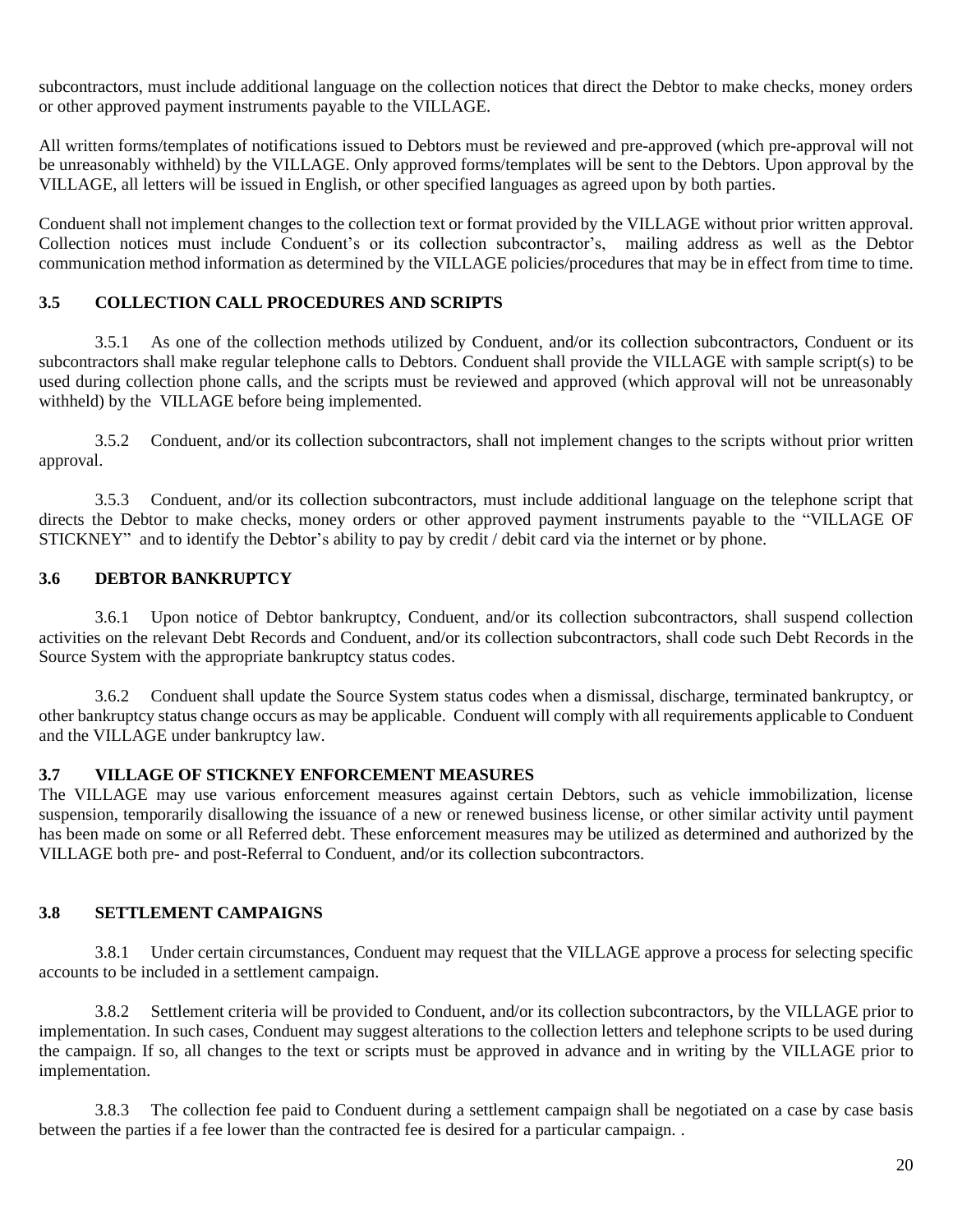#### **5.0 DEBT COLLECTION ACTIVITY REPORTING**

### **5.1 BASIC REPORTING.**

5.1.1 Conduent, and/or its collection subcontractors, shall track, and provide to the VILLAGE upon request in a summary report format, the following information about each Account (inclusive of all Debt Types) with Debt Records (data in each report shall be accurate for the previous month):

- Number of Accounts with Payments
- Dollars Collected
- Monthly Fees Due Conduent

5.1.2 Conduent, and/or its collection subcontractors, shall track, at the VILLAGE's request in a summary report format, the following information about each Account by the 15th of month immediately following the end of a quarter (data in each report shall be accurate for the previous 3 months):

- Ending Inventory of Accounts
- Number of Accounts with Payments
- Dollars Collected
- Beginning Inventory of Accounts
- Beginning Inventory Balance

#### **5.2 ADVANCED REPORTING**

Conduent, shall provide advanced (i.e., analytical) reports in the format, frequency, and delivery method agreed upon by Conduent and the VILLAGE and shall include the following:

- Collection rates/activity by age and type of debt
- Daily collections total for each day of the month
- Monthly NSF (insufficient funds)/Chargeback Report
- NIXIE (undeliverable mail) Report

#### **6.0 ACCOUNT REVIEW**

Conduent will participate in periodic conference calls and status meetings to review performance under this Amendment, set future goals, and revise procedures to meet the changing needs of the VILLAGE. Such calls and meetings shall be scheduled by Conduent and must include appropriate VILLAGE representatives.

#### **7.0 PERFORMANCE INDICATORS**

- 7.1 Performance indicators may include the following:
- Collection Rate, as determined by the total dollars collected divided by the beginning inventory balance for the same time period less reductions, closures, suspensions and dismissals
- Accounts with payments, as determined by the number of Accounts with payments made divided by the ending inventory of Accounts.
- Collection Activity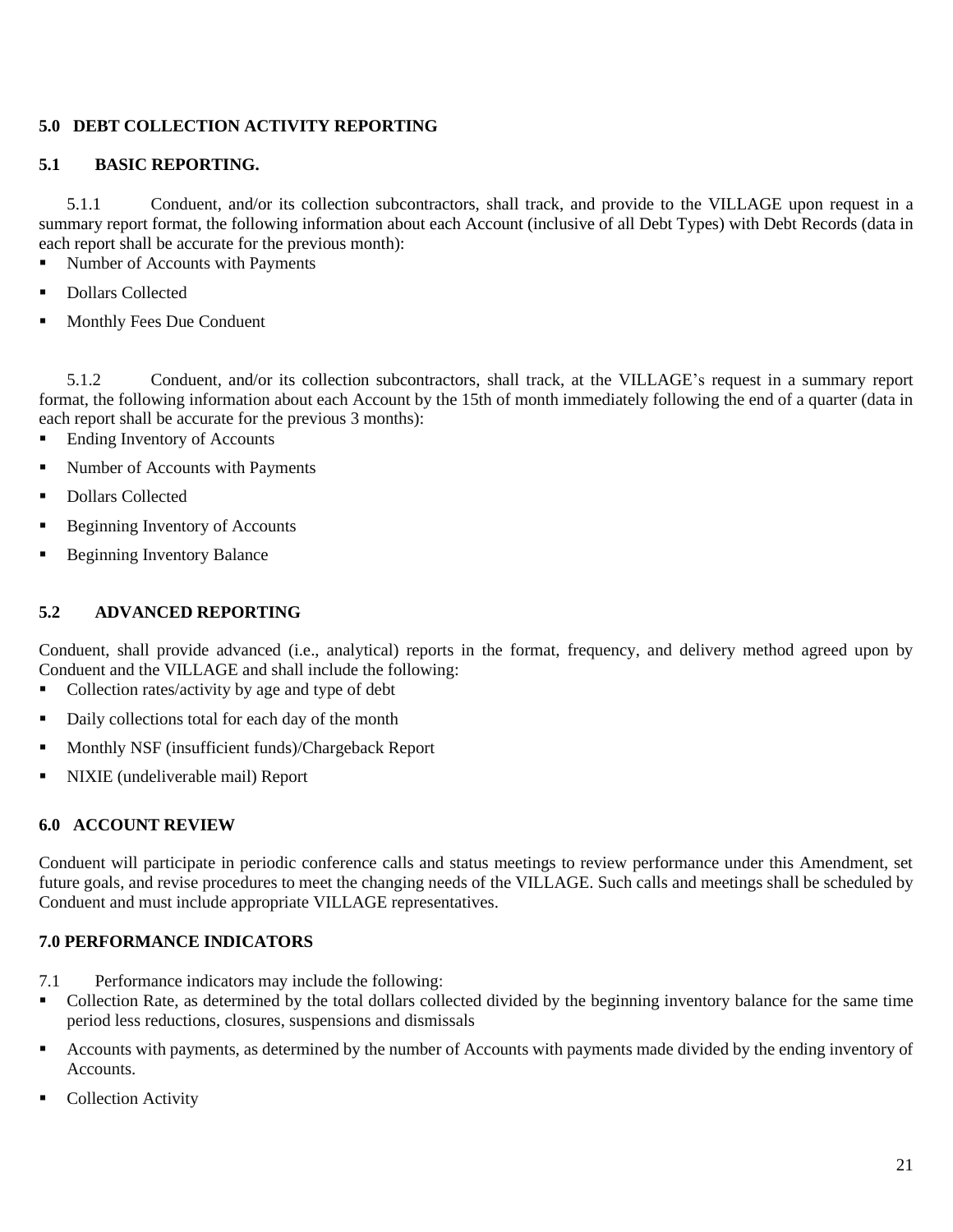### **8.0 QUALITY ASSURANCE**

8.1 To provide Conduent oversight, periodic reviews may be conducted by VILLAGE. The reviews may include, but not be limited to, compliance with the terms of this agreement, federal laws and regulations, Municipal Code provisions and VILLAGE policies. VILLAGE, at its option, may issue reports, including any findings and corrective actions to be taken at the completion of each review.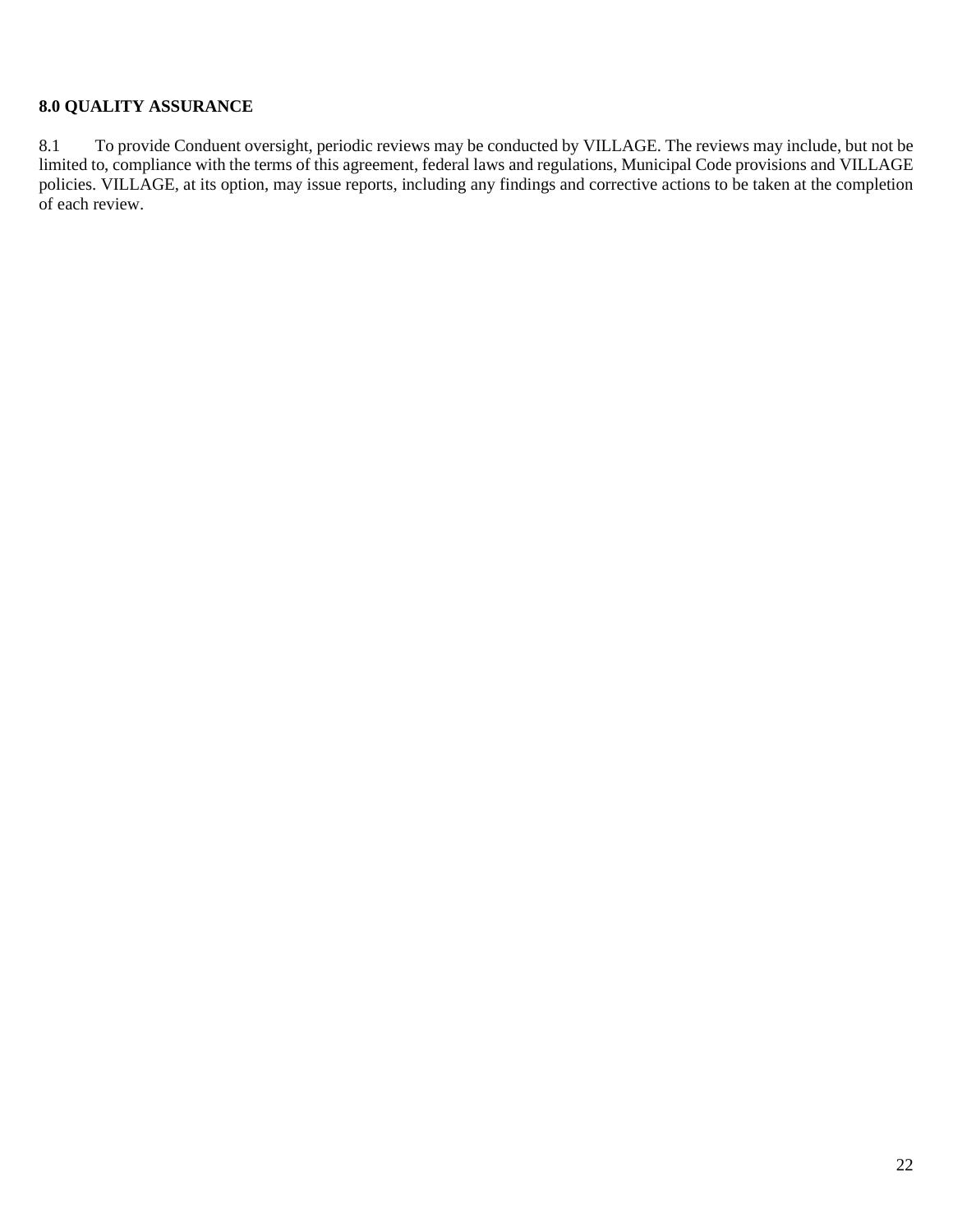### **APPENDIX # 4**

#### **Service Level Agreement**

Contractor agrees to comply with the following response times and accuracy as part of the scope of work for the Contract:

#### **1. Introduction/Assumptions**

**1.1** This Appendix sets forth the Service Levels **("Service Levels")** under this Contract.

**1.2** The Parties acknowledge and agree that the primary purpose of the Service Levels and the Service Level Adjustments is to provide Contractor with an incentive to achieve or exceed the target for each Service Level.

**1.3** Commencing on the applicable effective date for the Service Level(s) as defined in this Appendix, Contractor shall be required to meet or exceed the Service Levels. The effective date of any Service Level will be the first full month of performance of the Services being measured. For example, if a Conduent System is installed and accepted by the Village on April 10, the effective date of any Service Level measuring the performance of that Contractor System is May 1.

**1.4** If at any time the Village determines Conduent has not met any Service Level due to mitigating circumstances, Conduent may request and the Village reserves the right to waive all or part of any assessment or impact attributable thereto.

#### **2. Service Level Failures**

A Service Level Failure will be deemed to occur whenever Contractor's level of performance for a particular Service Level fails to meet the specified Service Level Requirement for that Service Level in a given full month, except to the extent excused under Section 5 of this Appendix, Excused Service Levels.

#### **3. Service Level Adjustments**

Should a Service Level Failure occur, the Village shall be entitled to receive a Service Level Adjustment from the Contractor. Service Level Adjustments may be received by the Village from the Contractor as a credit against amounts owed to the Contractor under this Contract. In the case where there will be no further payment, Contractor shall pay to the Village the amount of any Service Level Adjustments in accordance with the Contract. Except as otherwise explicitly stated elsewhere in the Contract, the Village and Contractor agree that such Service Level Adjustments received will constitute the Village's sole and exclusive remedy with respect to the failure for which the Service Level Adjustments are payable.

#### **4. Reporting**

By the fifteenth (15) business day of the month following the effective date of a Service Level, Contractor shall submit to the Village a standard report, as defined by the Contractor and agreed upon by the Village, assessing Contractor's performance during the previous calendar month indicating examples of failures, such as: processing accuracy, or system repair response time against the applicable Service Levels.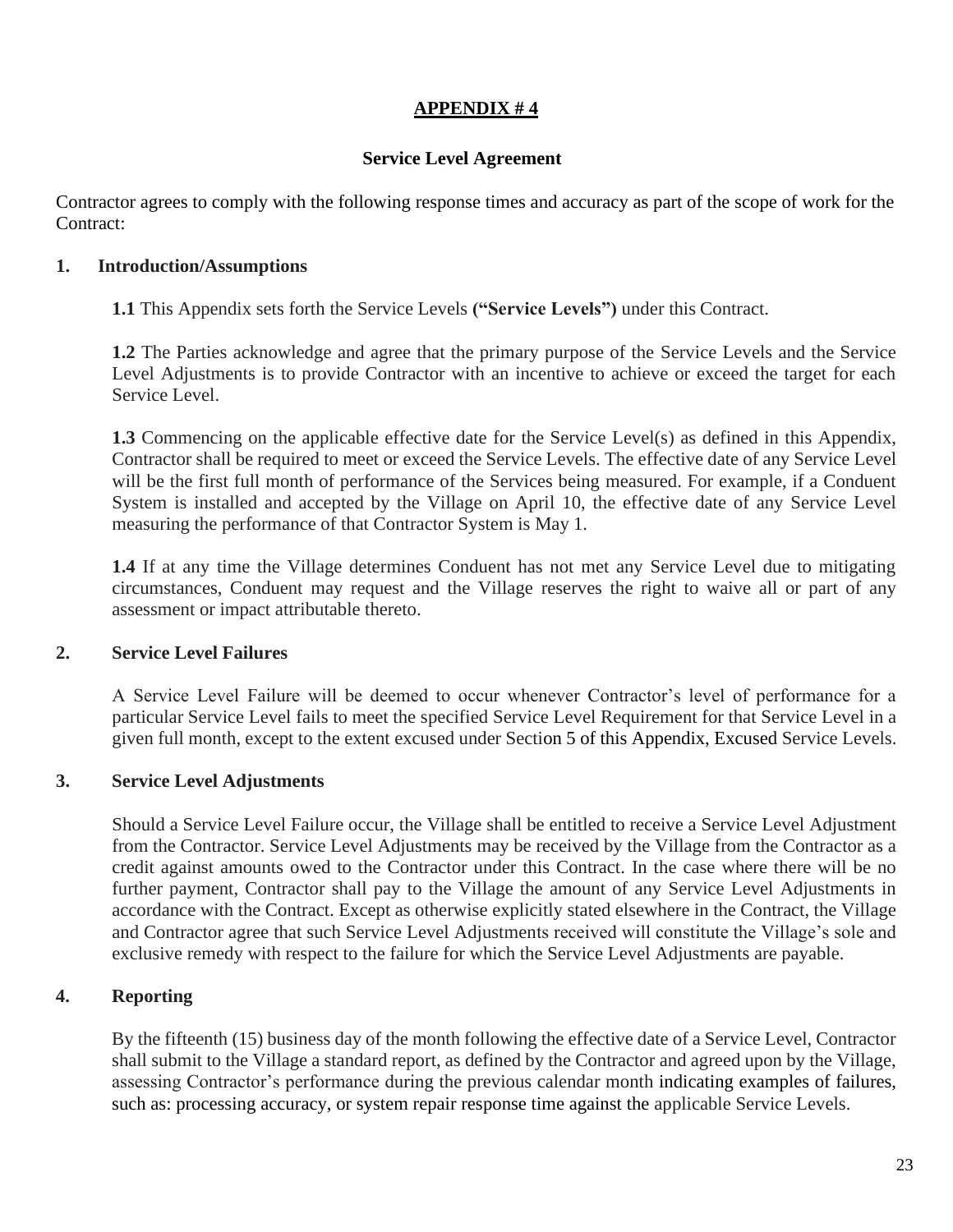#### **5. Excused Service Levels**

Contractor will be relieved of responsibility for meeting any Service Levels and for any associated Service Level Adjustments to the extent that the failure of meeting a Service Level is caused by:

- **1.** The actions or inaction of the Village, Village vendors, or other government bodies;
- **2.** Village prioritization of available resources required by Contractor which only may be performed by the Village, provided that the Contractor informs the Village that such prioritization will affect a Service Level;
- **3.** A Gubernatorial Disaster proclamation which covers and includes the corporate limits of the Village; or

**4.** Circumstances that constitute a force majeure event as defined in Article 12 of the Contract For Services.

#### **6.0 Service Level Requirements**

#### **6.1 Service Level for Equipment Maintenance Response Time**

- 1. **Service Level for Software Repairs:** Two (2) Business Days
- 2. **Service Level for Hardware Replacement:** Five (5) Business Days
- 3. **Service Level for Repairs of Knockdown or 3rd Party Damage:** Within five (5) days of 3rd Party Repairs
- 4. **Service Level Adjustment:** For each day exceeding the two (2) or five (5) business days, respectively, allotted for repair or replacement of inoperable equipment or software, the Contractor shall pay the Village liquidated damages per camera location at the daily rate of \$100 per day. These damages will accrue daily until the repair or replacement is completed and the equipment is functioning to the satisfaction of the Village. Any assessed liquidated damages will be deducted from the Contractor's invoice for the month or subsequent month the service in which the Service Level Adjustment shortfall occurred.
- 5. **Calculation:** For each repair or replacement not made in the allowable time frame listed in subparagraph  $6.1(1)-(3)$  above.

#### **6.2 Red Light System Uptime**

- 1. Individual Red Light system uptime shall be 85%, based on 24 hours a day, 365 days per calendar year operation.
- 2. The effective date to measure service level will be the first full month following Client acceptance of Red Light system.
- 3. An individual Red Light system is a Contractor system installed and capturing potential red light violations. The system will be considered up if the system is identifying, documenting and storing potential red light violations of if the system is down but being repaired within agreed upon Service Level time limits.
- 4. Downtime and the Calculation of System Uptime does not include scheduled downtime for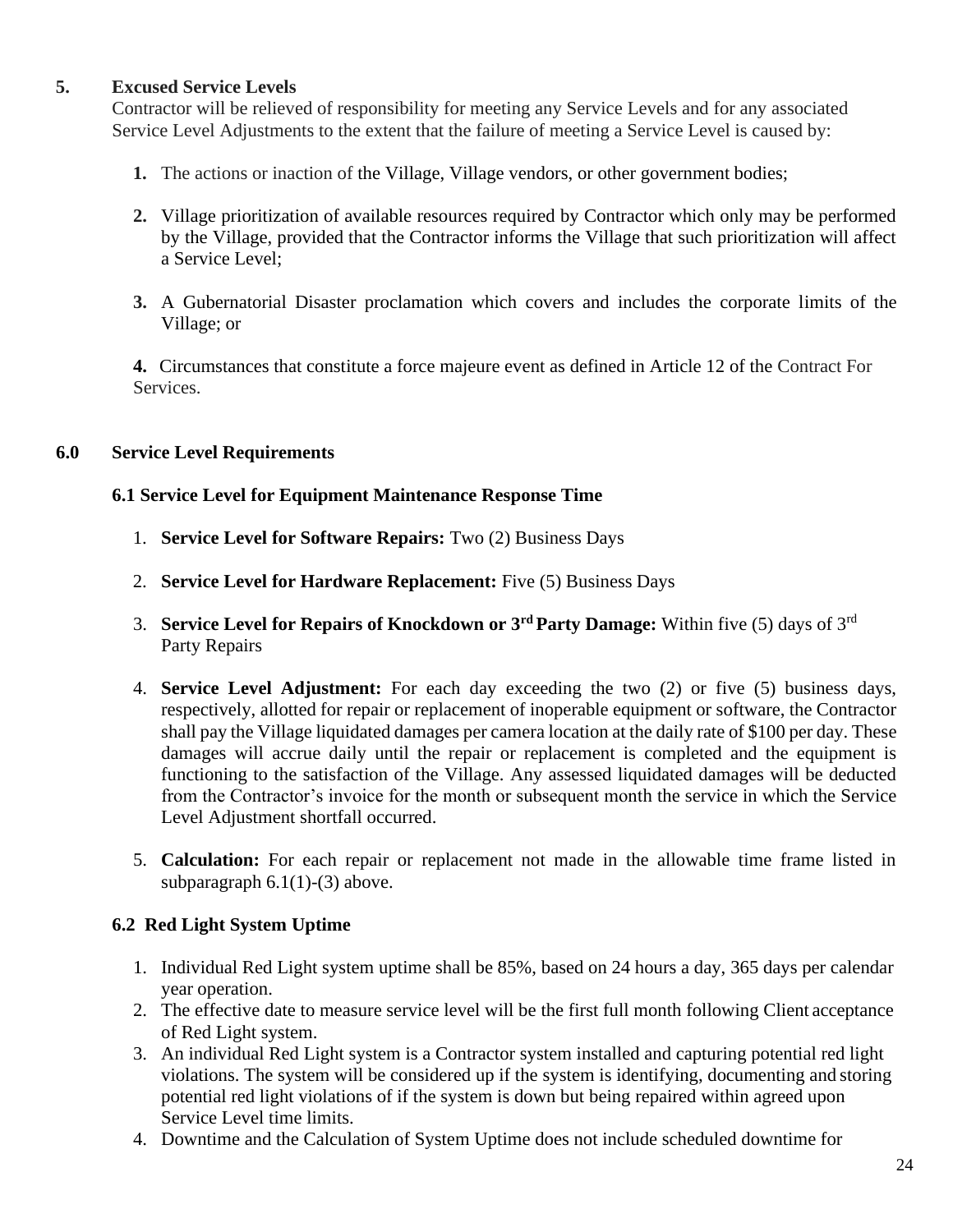system upgrade and/or maintenance (which included maintenance response time for section 6.1 above).

5. Calculations of System Uptime: (Potential hours in a month – Downtime hours in a month) / Potential hours in a month Mathematical Example: (720 hours in a month  $-25$  hours downtime) / 720 = 96.5%

### **6.3 Back Office System Uptime**

- 1. The Back Office system (Citeweb) uptime shall be 97%, based on 24 hours a day, 365 days per calendar year operation.
- 2. The effective date to measure service level will be the first full month following Client acceptance of Back Office system.
- 3. Downtime and the Calculation of Back Office system uptime does not include scheduled downtime for system upgrade and/or maintenance.
- 4. The Client will be notified of any planned downtime and downtime must occur during nonbusiness hours or as agreed upon by the Contractor and the Client.
- 5. The Contractor is required to report any unscheduled downtime to the Client, including the duration of the downtime, within one (1) business day following the occurrence.
- 6. Calculations of Back Office system uptime: (Potential hours in a month Downtime hours in a month) / Potential hours in a month Mathematical Example: (720 hours in a month – 20 hours downtime) /  $720 = 97.2\%$

#### **6.4 Processing Accuracy**

- 1. The Service Level for processing accuracy of Potential Violations shall be 95.0%.
- 2. *Potential Violations* means the number of red-light events processed by the Contractor and sent to the Village for Violation determination. Violations are sent to the Village based on the Business Rules requirements (BRQs). Through BRQs, the Village may request potential non-violations to be sent to the Village. These potential non-violations will not count against the Contractor for violation processing compliance.
- 3. *Potential Violations Rejected or Corrected by the Village* means potential violations that are passed to the Village from the Contractor that are rejected by the Village due to clear noncompliance with the BRQs, or that require the correction during the Villages' verification process. This does not include those violations escalated to the Village to make final determination of a violation.
- 4. *Calculation of Processing Accuracy:* (Potential Violations Potential Violations Rejected or Corrected by the Village)/Potential Violations *Mathematical Example: (10,000 – 500)/10,000 = 95.0%*
- **5.** *Service Level Agreement:* The monthly invoice for service period that is measured, will be discounted by the shortfall percentage up to 5% on a monthly basis. **Example**: If Processing Accuracy is 94.0%, then the monthly invoice for said period will be discounted by 1.0%. **Mathematical Example: Processing Accuracy Target – Processing Accuracy Achieved = Discount Percentage. (95.0% - 94.0%) = 1.0% discount**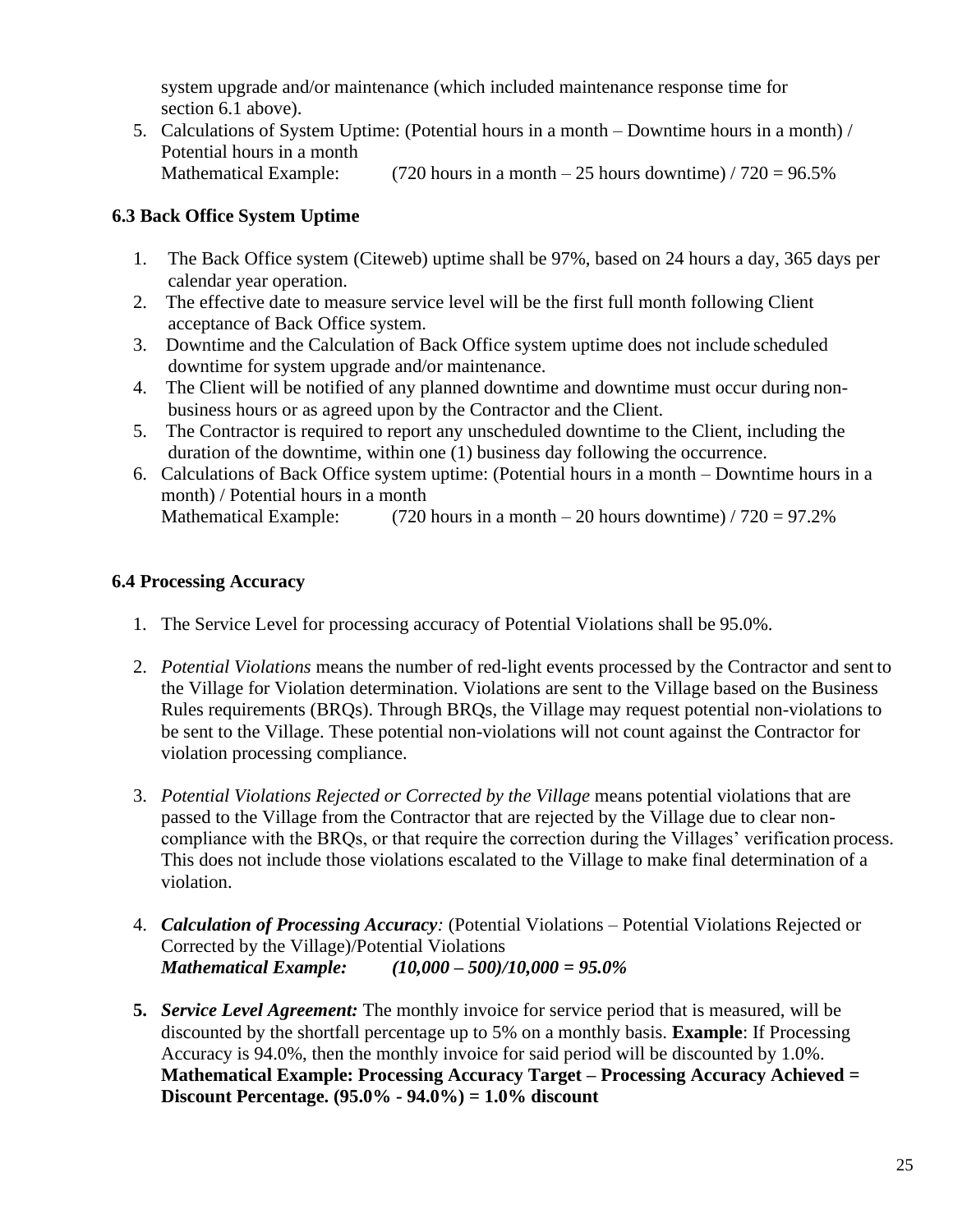### **6.5 Liquidated Damages**

- 1. Client may collect liquidated damages for Contractor not meeting defined Service Level Agreements.
- 2. Liquidated Damages will be calculated based on the difference between the expected Service Level and the actual Service Level \* the monthly invoice. That difference will be applied to the monthly invoice.

**Mathematical Example of one (1) Red Light System not meeting expected uptime: ((Expected Uptime of 85% – Uptime Achieved of 80.0% = 5% \* \$3,745)) = \$187.25**

**6.6** If more than one liquidated damage category applies to an event and/or issue then only the highest Service Level shall apply for calculating the Liquidated Damages.

**6.7** Under no circumstances will the Liquidated Damage(s) and/or Service Level calculation(s) as calculated for a specific month under this agreement result in Service Level Adjustment(s) and/or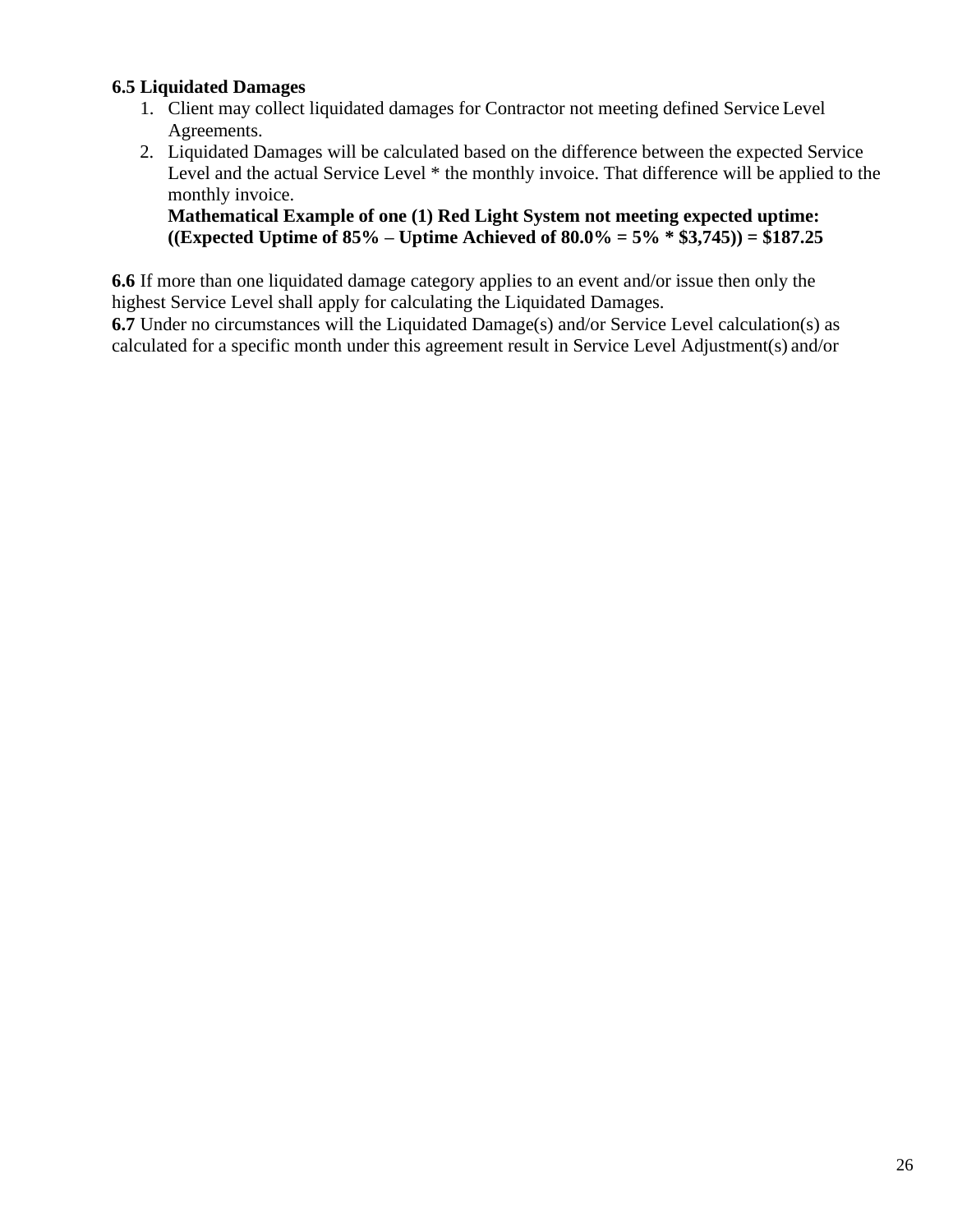#### **EXHBIT C**

#### **ADDITIONAL GENERAL TERMS**

A. Contractor shall comply with all applicable laws, regulations and rules promulgated by any federal, state, local, or other governmental authority or regulatory body pertaining to all aspects of the Work, now in effect, or which may become in effect during the performance of the Work. The scope of the laws, regulations, and rules referred to in this paragraph includes, but is in no way limited to, the Illinois Human Rights Act, Illinois Equal Pay Act of 2003, Occupational Safety & Health Act along with the standards and regulations promulgated pursuantthereto (including but not limited to those safety requirements involving work on elevated platforms), all forms of traffic regulations, public utility, Interstate and Intrastate Commerce Commission regulations, Workers' Compensation Laws, Public Construction Bond Act, Prevailing Wage Laws, Public Works Preference Act, Employmentof IllinoisWorkers on Public Works Act, USA Security Act, federal Social Security Act (and any of its titles), and any other law, rule or regulation of the Illinois Department of Labor, Department of Transportation, Illinois Environmental Protection Act, Illinois Department of Natural Resources, Illinois Department of Human Rights,HumanRightsCommission,EEOC,and the Village of Stickney.

B. Except for Village records that Village has access to or is in possession thereof, then within five (5) business days after the Village's notice to the Contractor of the Village's receipt of a request made pursuant to the Illinois Freedom of Information Act [ILCS 140/1 et seq. – herein "FOIA"], the Contractor shall furnish all requested Village records in the Contractor's possession which are received or maintained on behalf of the village in performance of this Contract.. As If the information requested is not available in an existing record the Village and/or Contractor will not be required to create the record or a special report or computer query to create a document that is responsive to the FOIA request. Village will not request custom reports or the creation of a document under the scope of services to create a record/document that is responsive to a FOIA request. The Village and Contractor acknowledge that Contractor's internal documentation is not a public record.

C. Sexual Harassment Policy: The Contractor certifies that the firm has a written sexual harassment policy defining sexual harassment as required in Section 2-105 of the III. Human Rights Act. 775 ILCA 5/1-105 et. seq.

D. Tax Payments: The Contractor certifies that the Contractor is not delinquent in the payment of any tax administered by the Illinois Department of Revenue as set forth in 65 ILCS 5/11-42.1-1.

E. The parties hereto agree that for purposes of any lawsuit(s) between them concerning this rider orcontract,itsenforcement,orthesubjectmatterthereof,venueshallbeinCircuitCourtofCookCounty, Cook County, State of Illinois.

F. Contractor shall require the following insurance provisions for Subcontract Work in addition to its own.

#### 1. Insurance

Contractorshallprocureandmaintain,forthedurationoftheContractorWork,againstclaimsforinjuries to persons or damages to property, which may arise from or in connection with the performance of the work hereunder by the Contractor, his agents, representatives, employees or subcontractors.

A. Minimum Scope of Insurance: Coverage shall be at least as broad as:

Insurance Services Office Commercial General Liability occurrence form CG0001 with the VILLAGE OF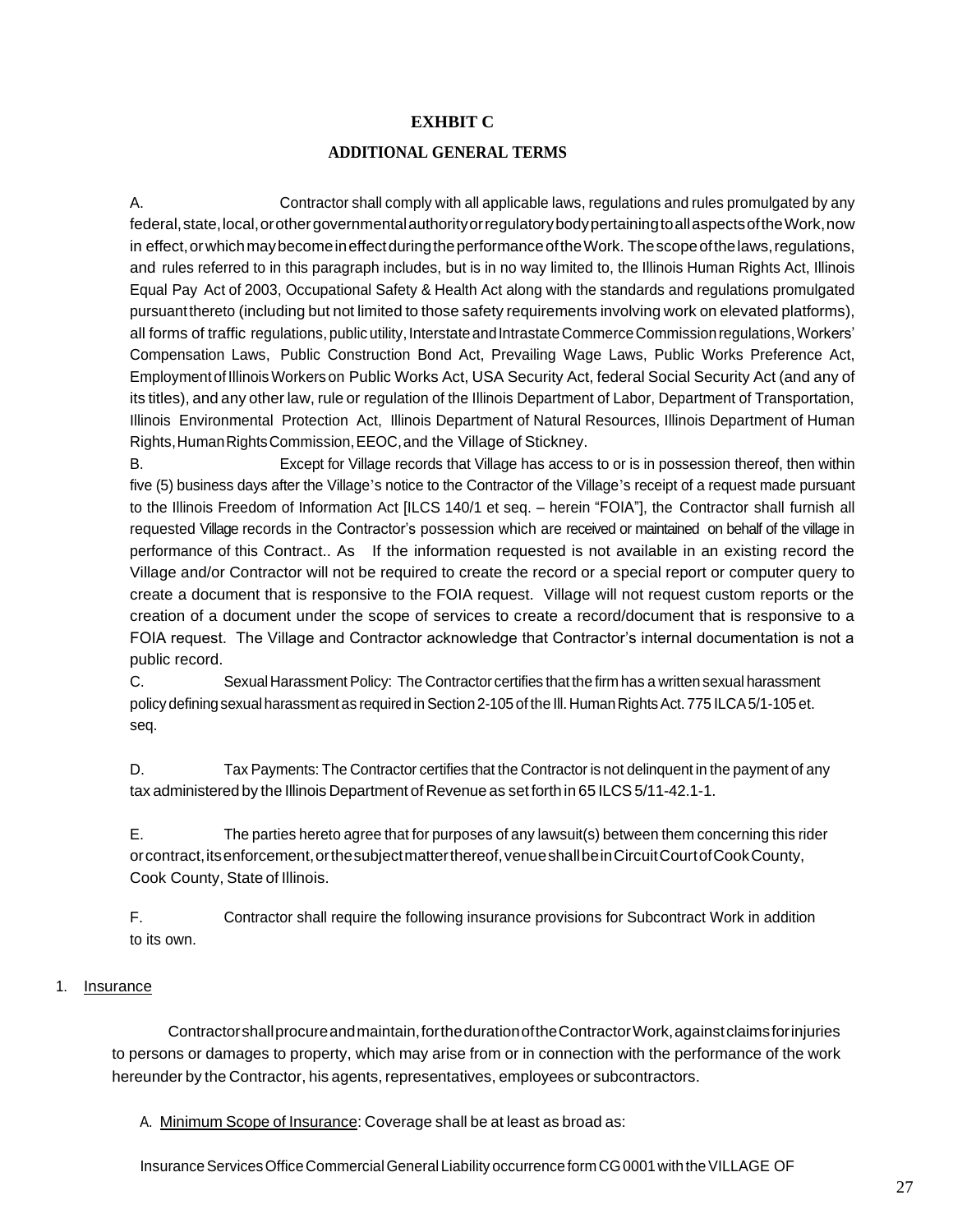STICKNEY and Contractor named as additional insured on a primary and non-contributory basis. This primary, non- contributory additional insured coverage shall be confirmed through the following required policy endorsements: ISOAdditionalInsuredEndorsementCG2010orCG2026andCG20010413.Insurance ServicesOffice Commercial General Liability occurrence form CG 0001 with the Village named as additional insured, on a form at least as broad as the ISO Additional Insured Endorsement CG 2010 and CG 2026

- 1) Insurance Service Office Business Auto Liability coverage form number CA0001, Symbol 01 "Any Auto."
- 2) Workers' Compensation as required by the Labor Code of the State of Illinois and Employers' Liability insurance.
- B. Minimum Limits of Insurance: Subcontractor shall maintain limits no less than:
- 1) Commercial General Liability: \$1,000,000 combined single limit per occurrence for bodily injury, personal injury and property damage. The general aggregate shall be twice the required occurrence limit. Minimum General Aggregate shall be no less than \$2,000,000 or a project/contract specific aggregate of \$1,000,000.
- 2) Business Automobile Liability: \$1,000,000 combined single limit per accident for bodily injury and property damage.
- 3) Workers' Compensation and Employers' Liability: Workers' Compensation coverage with statutory limits and Employers' Liability limits of \$500,000 per accident.

#### D. Other Insurance Provisions

The policies are to contain, or be endorsed to contain, the following provisions:

1) General Liability and Automobile Liability Coverages:

TheVillage,anditsofficials,agents,employeesandvolunteersareadditional insuredsandaretobe covered as insureds as respects: liability arising out of activities performed by or on behalf of the Contractor; products and completed operations of the Contractor; premises owned, leased or used by the Contractor; or automobiles owned, leased, hired or borrowed by the Contractor. The coverage shall contain no special limitations on the scope of protection afforded to the Village, its officials, agents, employees and volunteers.

- 2) The Contractor's insurance coverage shall be primary and non-contributory as respects the Village, its officials, agents, employees andvolunteers.Any insurance or self-insurance maintained by theVillage, its officials,agents,employeesandvolunteersshallbeexcessofContractor'sinsuranceandshallnot contribute with it.
- 3) Anyfailuretocomplywithreportingprovisionsofthepoliciesshallnotaffectcoverageprovidedtothe Village, its officials, agents, employees and volunteers.
- 4) The Contractor's insurance shall contain a Severability of Interests/Cross Liability clause or language stating that Contractor's insurance shall apply separately to each insured against whom claim is made or suit is brought, except with respect to the limits of the insurer's liability.
- 5) If any commercial general liability insurance is being provided under an excess or umbrella liability policy that does not "follow form," then the Contractor shall be required to name the Village, its officials, employees, agents and volunteers as additional insureds
- 6) Allgeneral liability coverages shallbe provided on an occurrence policy form.Claims-made general liability policies will not be accepted.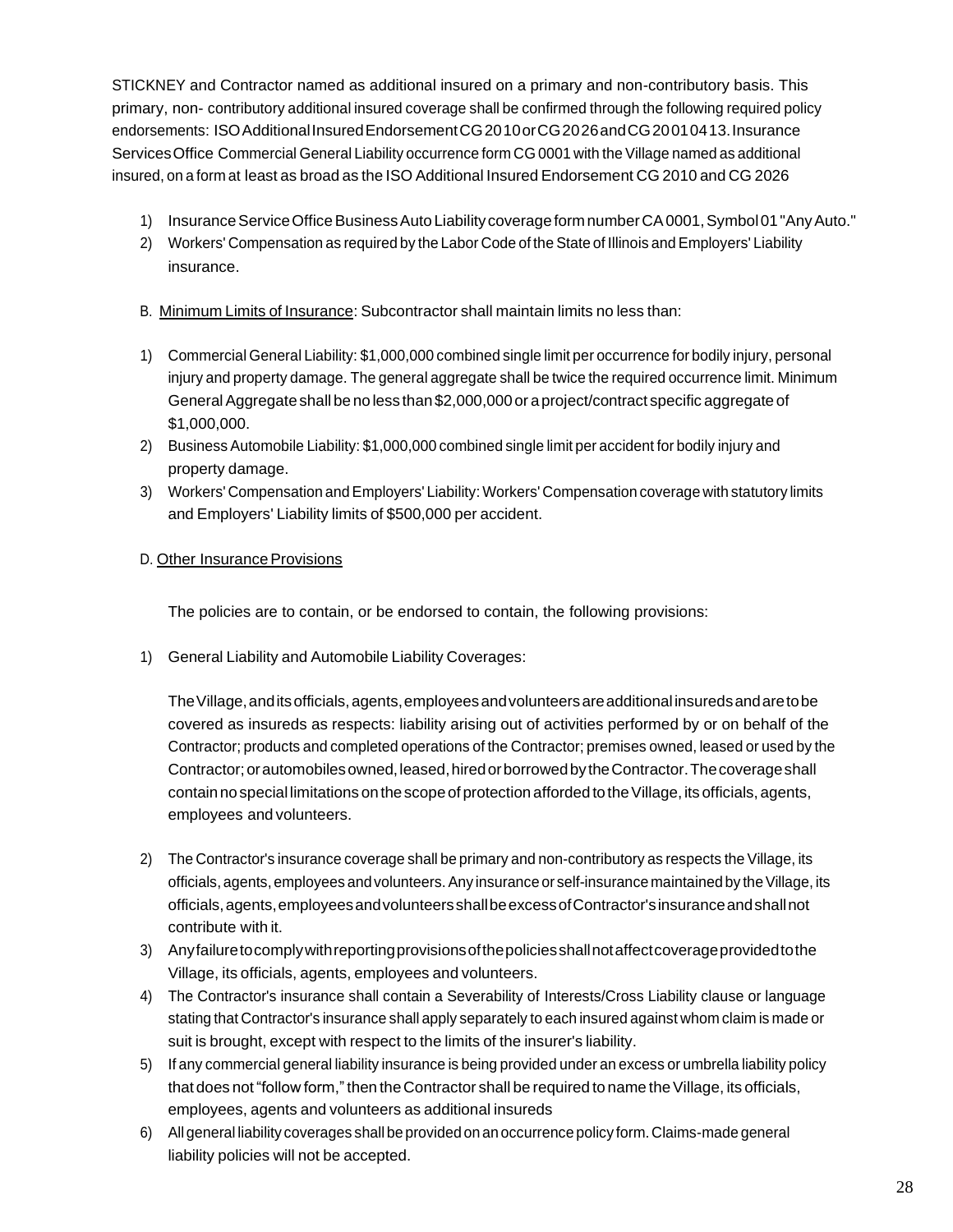- 7) The Contractor shall agree to waive any limitation as to the amount of contribution recoverable against them by the Village. This specifically includes any limitation imposed by any state statute, regulation, or caselawincludinganyWorkers'CompensationActprovisionthatappliesalimitationtotheamount recoverable in contribution such as Kotecki v. Cyclops Welding
- E. All Coverages:
- 1) NoWaiver. Under no circumstances shall theVillage be deemed to have waived any of the insurance requirements of this Amendment by any act or omission, including, but not limited to:

a. AllowingworkbyContractortostartbeforereceiptof Certificates of Insurance and Additional Insured Endorsements.

b. Failure to examine, or to demand correction of any deficiency, of any Certificate of Insurance and Additional Insured Endorsement received.

2) . Contractor shall provide a minimum of thirty (30) days advance notice of policy cancellation to the Village.

#### F. Acceptability of Insurers

Insurance is to be placed with insurers with a Best's rating of no less than A-, VII and licensed to do business in the State of Illinois.

#### G. Verification of Coverage

**Contractor shall furnish theVillage with certificates of insurance naming theVillage, its officials, agents, employees, and volunteers as additional insured's and with original endorsements, affecting coverage required herein.** The certificates and endorsements for each insurance policy are to be signed by a person authorized by that insurertobindcoverageonitsbehalf.Thecertificatesandendorsementsaretobereceivedandapprovedbythe Village before any work commences. Contractor will make policies available for review at an agreed upon time and place or via a video conference call with the Contractor's risk manager.

#### H. Workers' Compensation and Employers' Liability Coverage

The insurer shall agree to waive all rights of subrogation against the VILLAGE OF STICKNEY, its officials, employees, agents and volunteers for losses arising from work performed by Contractor for the municipality.

I. Failure to Comply

In the event the Subcontractor fails to obtain or maintain any insurance coverages required under this contract, The Village may prevent the Subcontractor from commencing work.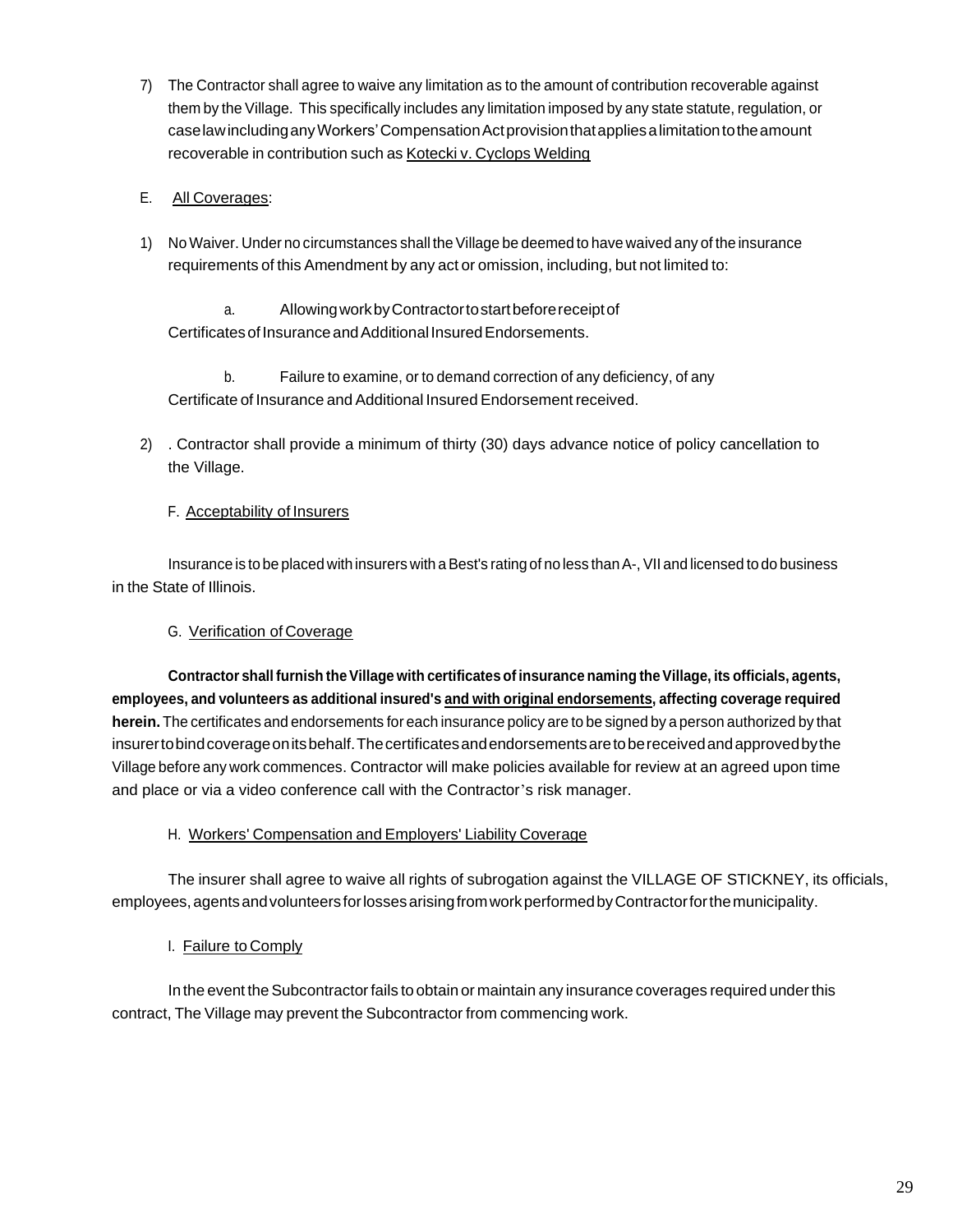#### **EXHIBIT D**

#### **CONTRACTOR'S DRUG-FREE WORKPLACE CERTIFICATION**

The undersigned is an authorized representative of

Name of Company: CONDUENT STATE & LOCAL SOLUTIONS, INC.  $\blacksquare$  , and certifies that they will comply with all requirements Pursuant to Chapter 30, Section 580/1 of the Illinois Compiled Statutes (30 ILCS580/1) et. Seq. entitled "Drug Free Workplace Act"; the undersigned CONTRACTOR hereby certifies to the contracting agency that it will provide a drug-free workplace by:

- 1. Publishing a statement:
	- a. Notifying employees that the unlawful manufacture, distribution, dispensation, possession, or use of a controlled substance, including cannabis, is prohibited in the Except for Village records of CONTRACTOR'S workplace.
	- b. Specifying the actions that will be taken against employees for violations of such prohibition.
	- c. Notifying the employee that, as a condition of employment on such contract or grant, the employee will:
	- d. Abide by the terms of the statement; and
	- e. Notify the employer of any criminal drug statute conviction for a violation occurring in the workplace no later than 5 days after such conviction.
- 2. Establishing a drug free awareness program to inform employees about:
	- a. the dangers of drug abuse in the workplace;
	- b. the grantee's or CONTRACTOR'S policy of maintaining drug free workplace;
	- c. any available drug counseling, rehabilitation, and employee assistance program; and
	- d. The penalties that may be imposed upon employees for drug violations.
- 3. Making it a requirement to give a copy of the statement required by subsection (a) to each employee engaged in the performance of the contract or grant and to post the statement in a prominent place in the workplace.
- 4. Notifying the contracting agencywithin 10 days afterreceiving notice under part(B) of paragraph (3) of subsection (a) from an employee or otherwise receiving actual notice of such conviction.
- 5. Imposing a sanction on or requiring the satisfactory participation in a drug assistance or rehabilitation programbyanyemployeewhois soconvicted,as requiredbySection5(30ILCS580/5)oftheAct.
- 6. Assisting employees in selecting a course of action in the event drug counseling treatment, and rehabilitation is required and indicating that a trained referral team in place.
- 7. Making a good faith effort to continue to maintain a drug free workplace through implementation of this Section.
- 8. Failure to abide by this certification shall subject the CONTRACTOR to the penalties provided in Section 6 (30 ILCS 580/6) of the Act.